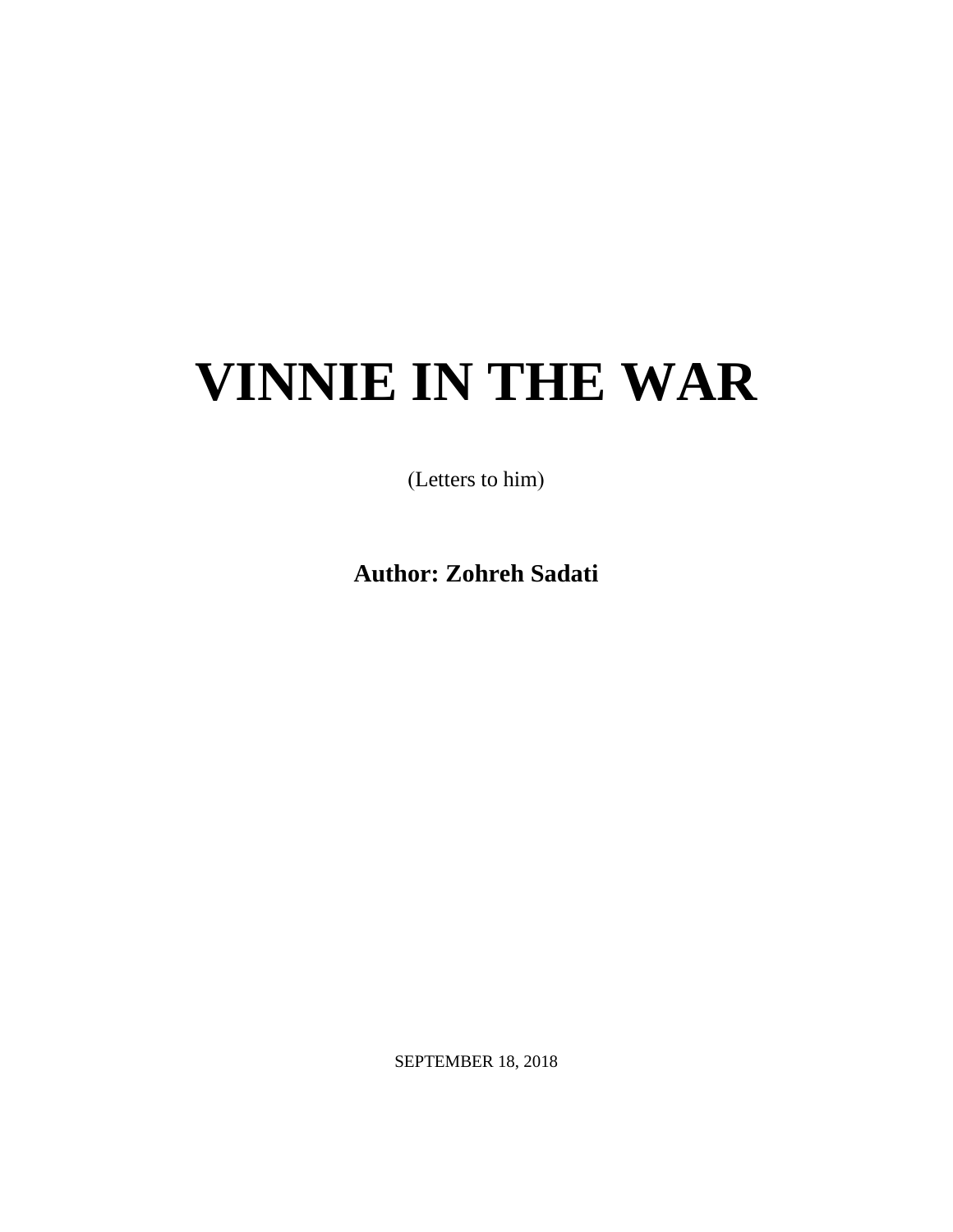The paths are reaching into a destination To hide and distance yourself from me and my loneliness How I can forget you See you from the distance Tired and sleepy being pulled to your side and your journey will be started tonight Without a farewell I promise to write you letter every day without pouching Oh, really my beloved I was very happy when your face is changed in the concert that day  $\overline{a}$ 

#### Walk

 $\overline{a}$ 

Walk as much as you can

When you walk on my behind

What do you think of?

Ah

I wish it could happen that

Alone, walking dreaming you and ordering stick

With red wine

To not be isolated from juggling the street when walking behind me

Your hand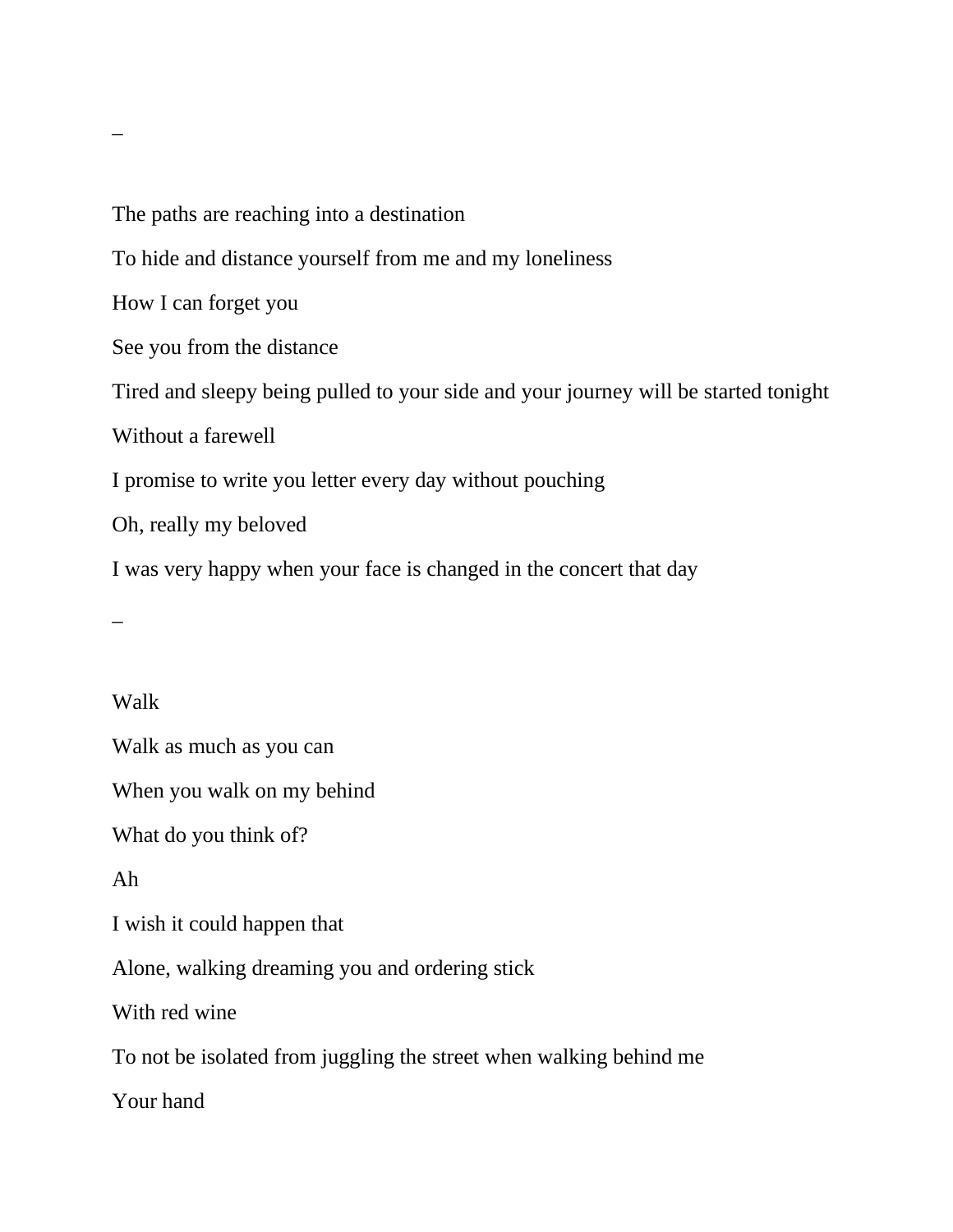Looks beautiful on back of your shoulders A lot, even, if All the pains are hidden under your shoulder Still, you can evoke the flying With the sound of the legs My darling What happened that you call me on my first name! The opportunity is limited for relish from what is available Move forward The moment is streaming in you **Quietness** The stars in front of my eyes Parading When you are back And look at me The moment is steaming in you The quietness Your beards grow sloppy And you happy because you were not able to trim them In the changes of life, you experience yourself With open eyes I watch in the darkness Stars are circling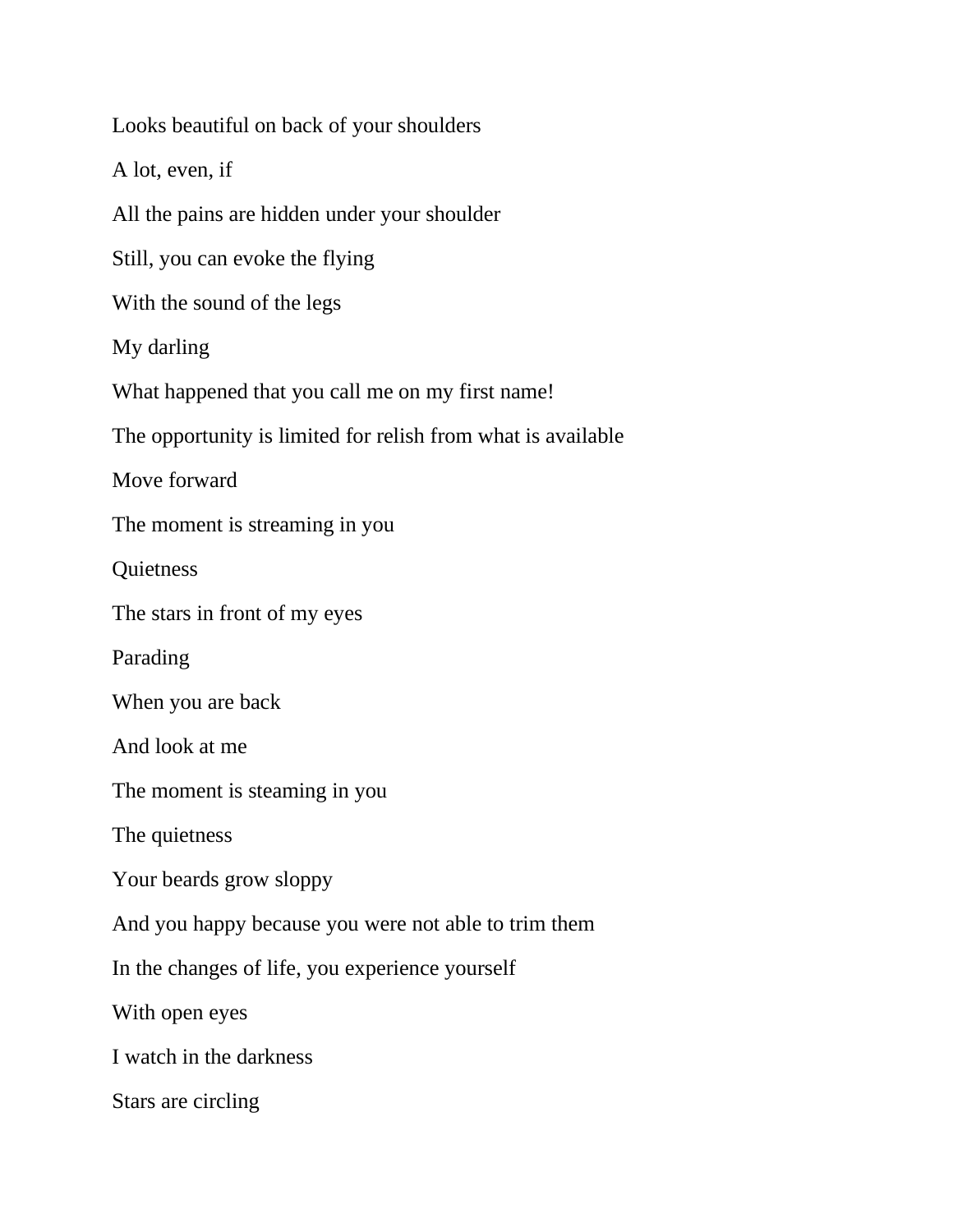The sound of music in my airs And the only fade image of you

Let's walk to that my favorite intersection To the Neauphle-le-Chateau I watch the flowers In the last winter, streets were covered by snow And the whiteness under my legs were transforming into a big whole The tips of my feed are frozen The melted snow is sneaking to my fingers I push the camera's shatter with my frozen fingers I want to Go to the old laboratory, and watch the printed photos But the new and cold do not allow I return to this moment To you I watch the bridges, the homes Vinnie I was not thinking that you would be a piece of this air That I heard your voice before You tell me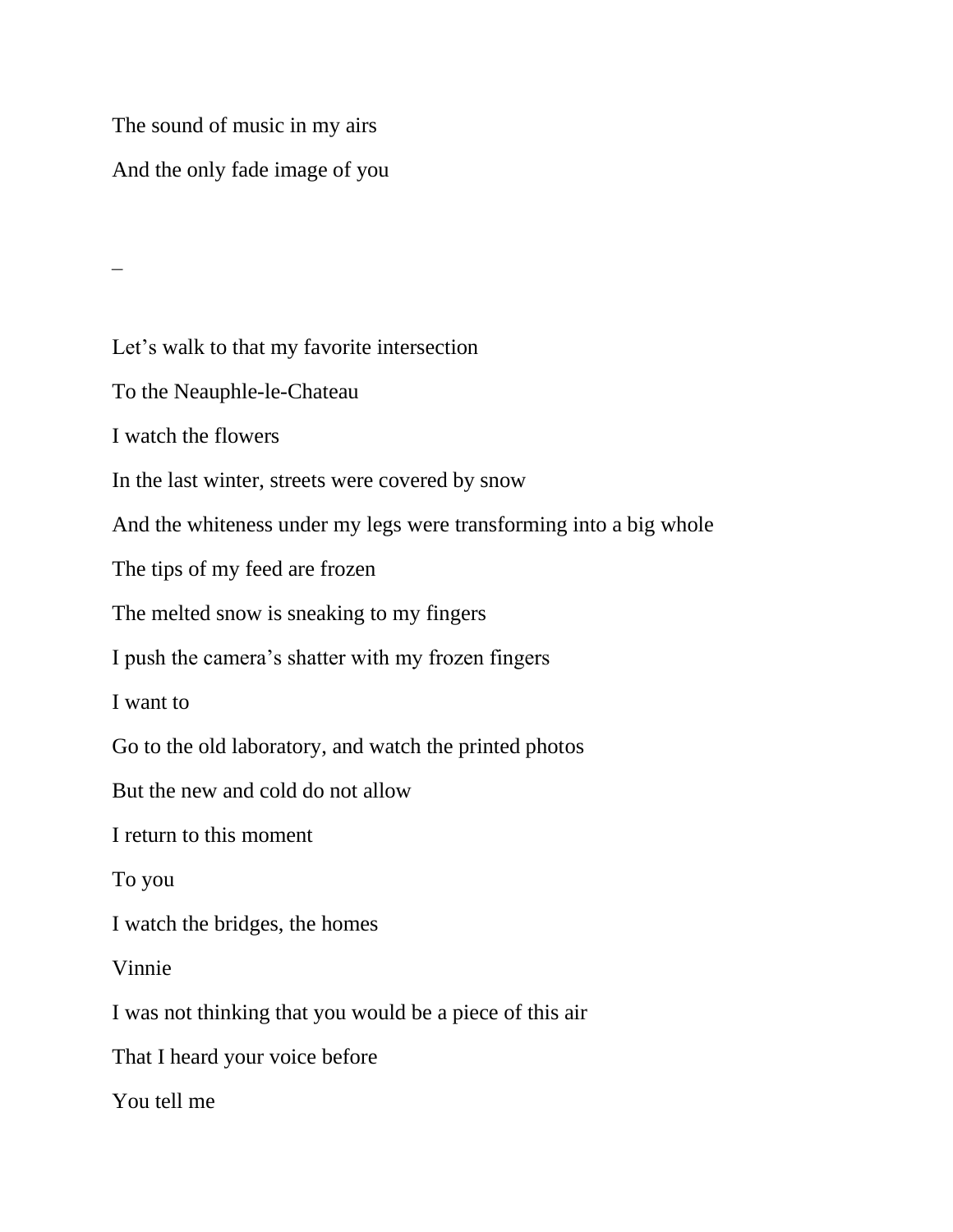Last year the snow did not fall, and we did not have a cold winter How it is possible! I remember the frost and snowflake under the light of the streets My visual memory works well The only thing we human being has a portion Don't you remember Bark of the dog in the cold Running in the yard What would happen to these, so! When You follow me to reach to our everyday intersection To the Neauphle-le-Chateau In salience Slowly I remember the snow and the winter of previous years

 $\overline{\phantom{a}}$ 

 $\overline{\phantom{a}}$ 

Where do you go Talk to me of yourself Of your distance Of my sleep and the yellow lights like the sparkle lights of the sun in the water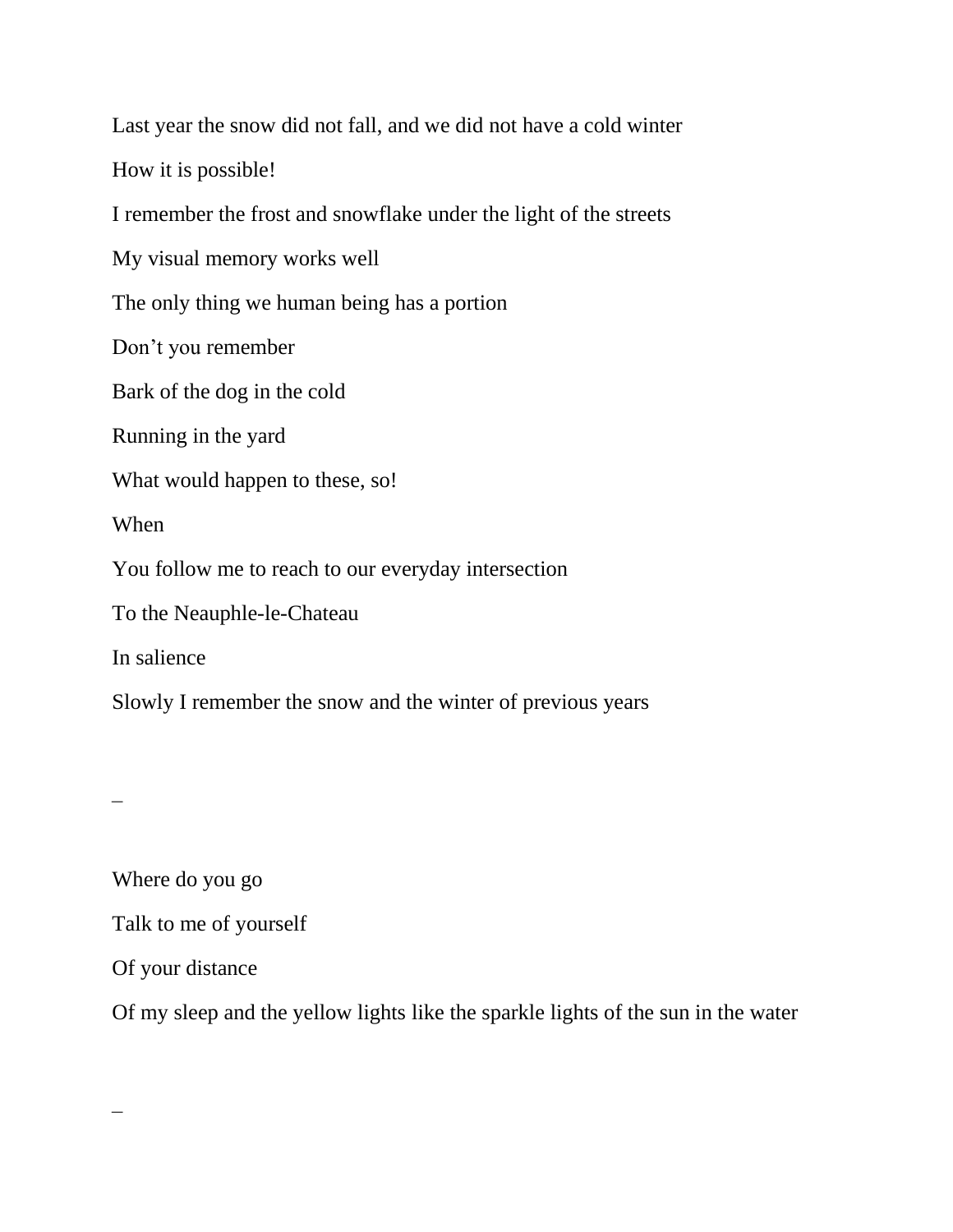Ah, how much pity is of being close to you Your feet from the weeks and mornings Are putted on my dreams But you talking of leaving Until count of your return, I should write of everything happening to you In noon, when I was looking at your picture, the sun was sliding under my hands I'm flocking to the pillow to lose your image in white How would be your trip tonight! With a big black baggage and an old brown British suitcase You kept your clothes tidy, from bright to gray My beloved, the diplomats look beautiful in white shirts In the entrance of the garden, you are not walking with no man You wait a moment and then continue the hosting But me Alone In a crowd garden with so many strangers' voices walk Grab cheese Pouring wine Do you know my loneliness? I walk to the side of the lake Look at the black water The cloth full of net that covered my body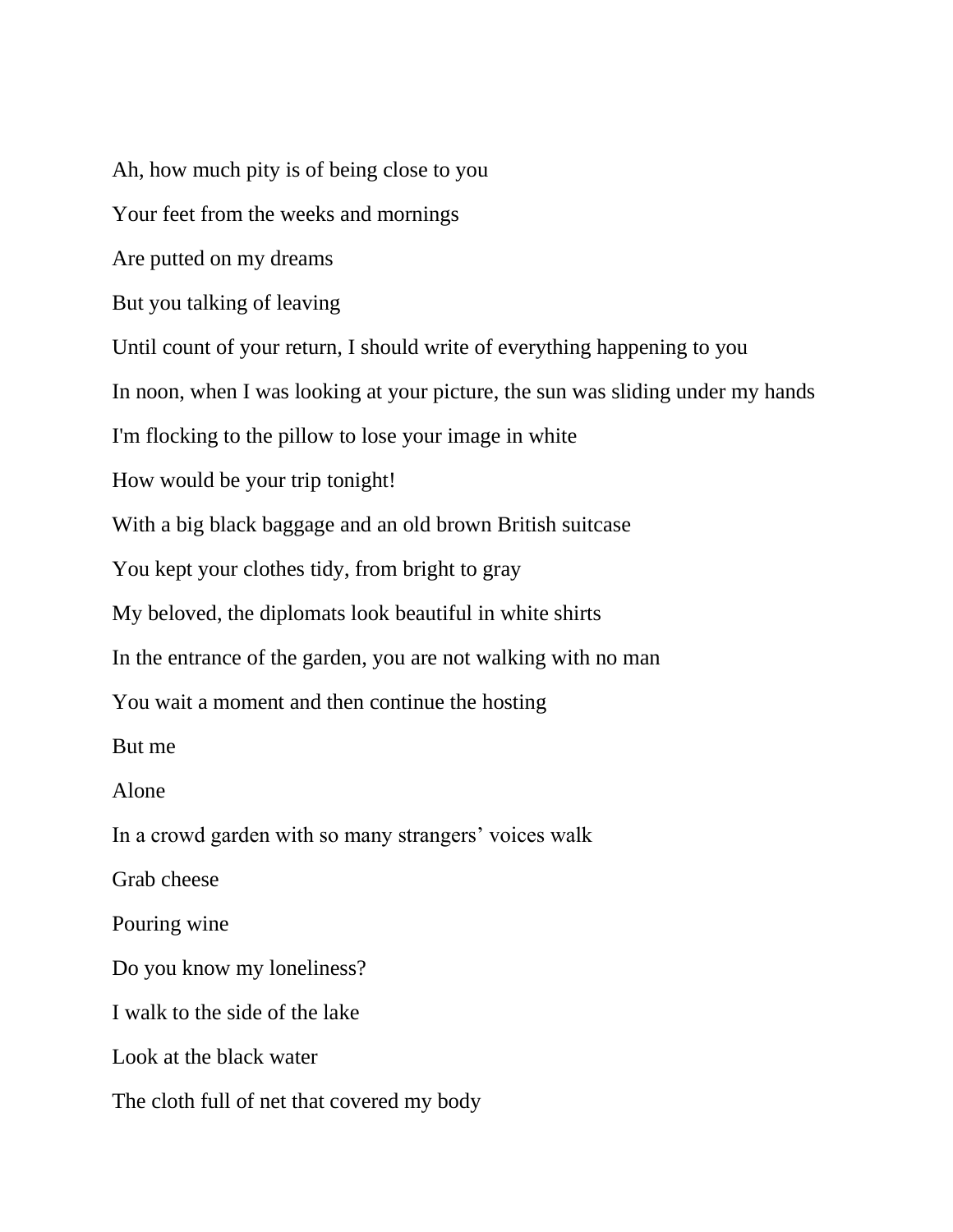To my shadow in the water

To you

That

In the back of the fences, you are busy talking to your tall mates

In the morning the light of the sun to see your illustration

Dance behind my eyelids

And from that you are shining from the window of the room to my pupils

I become happy

I wish you above my head that sprout until your return

Dear Vinnie

Is there anybody to be upset if I sing your name for myself

 $\overline{\phantom{a}}$ 

In every waking time from the bed

In every time looking in the blur window, Pearls around my neck torn

In every time running towards your forehead veins

A new word is born in me

Ah, my darling

It is not a good sign!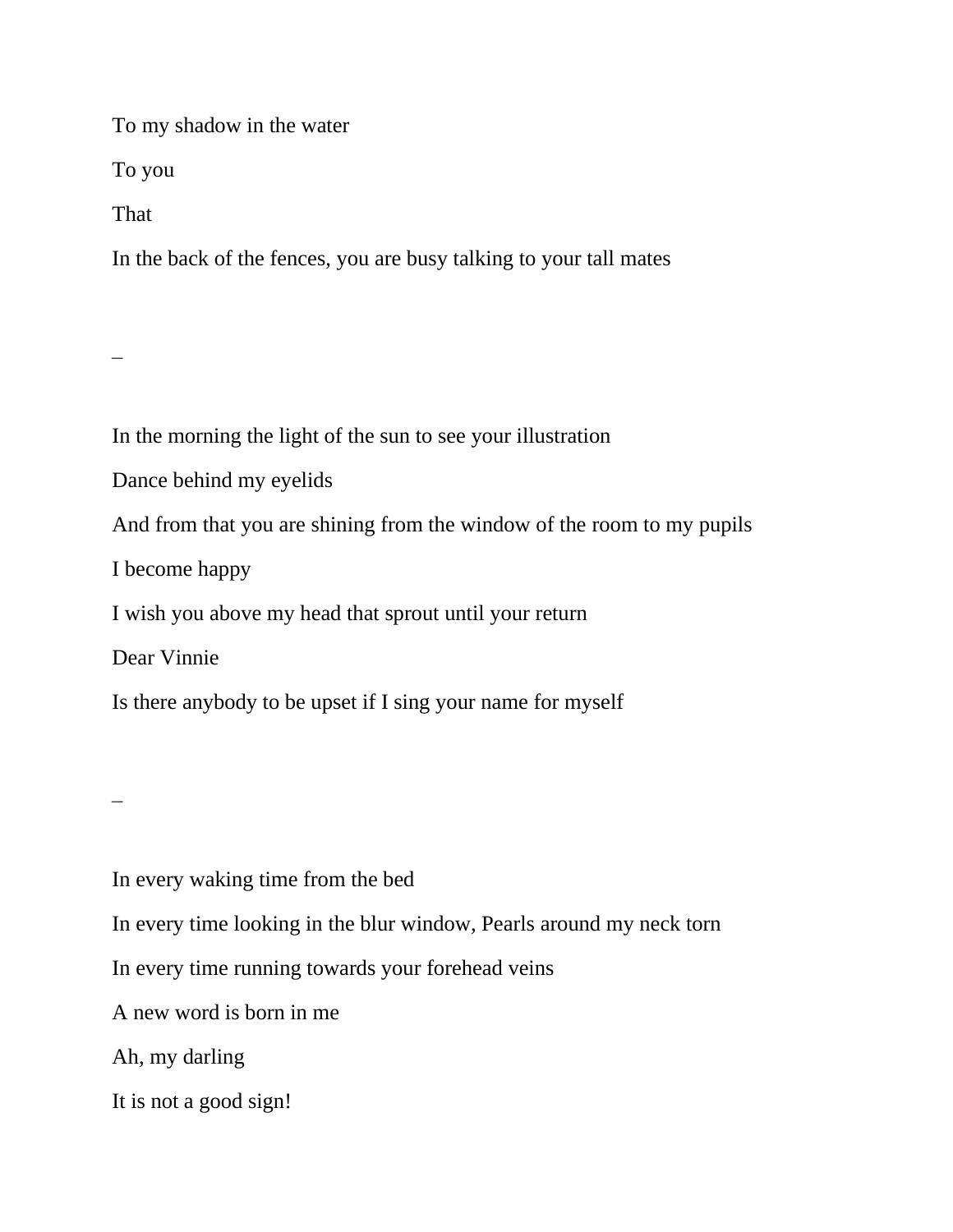If the windows will be broken and the pearls torn If the word's beds are collected and inflamed in fire And in every time running toward your forehead veins, I won't see you There won't be any new word be born in me Ask the bridges! Birds look at the sky before singing The bridges see all the flying before a kill The bridges sing all the loved songs memorized The bridges know everything

 $\overline{\phantom{a}}$ 

Dear Vinnie Look at the lonely man beside you Bite your ham sandwich Today September 18 Until arrival of the cold, you would be back With the fall of snowflakes, my photos get black and white Until your arrival I spend the days with the sun and the shadow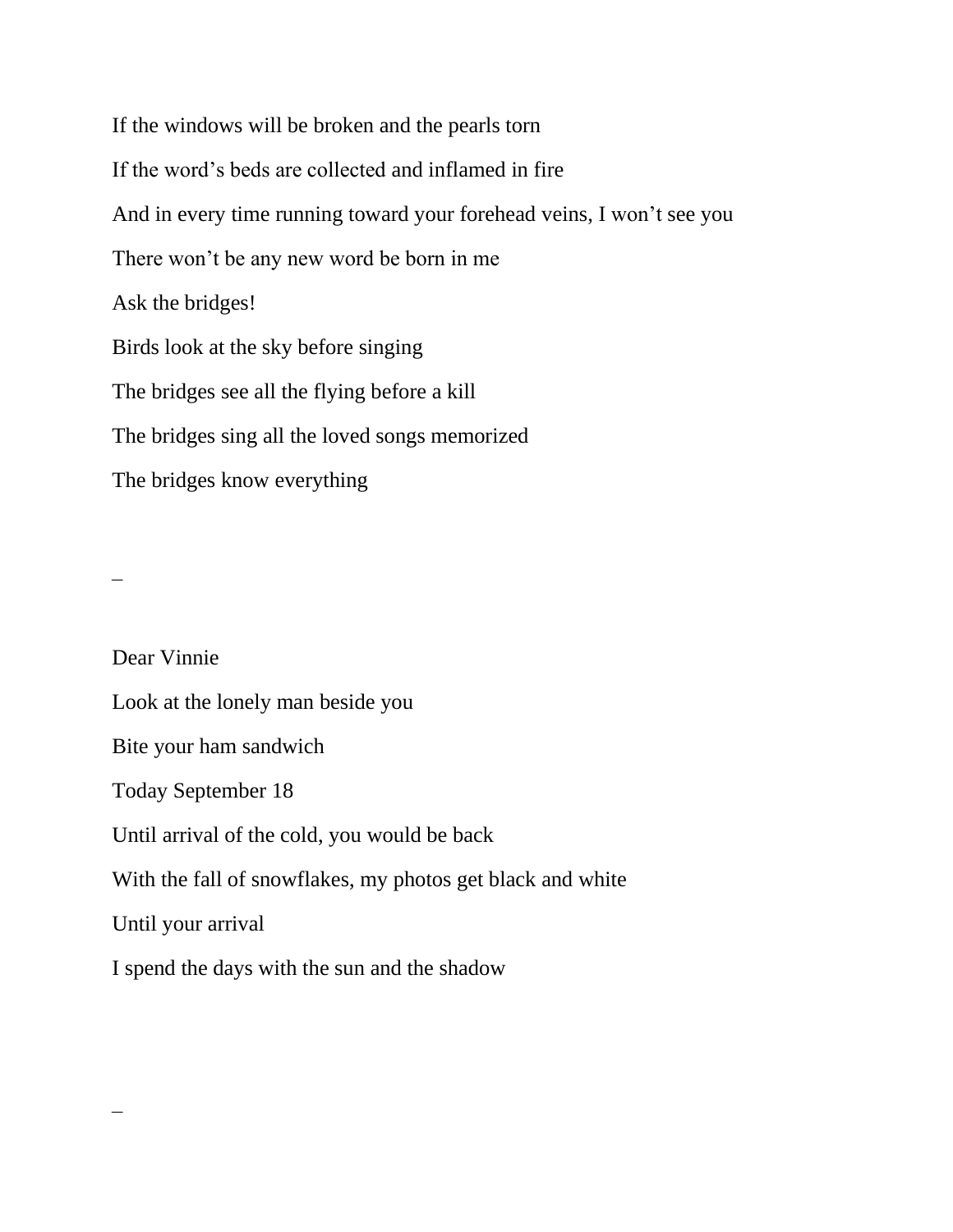September 19th

September 20<sup>th</sup>

September 21st

From the distance ways

From the country of 1990s slaves

From the gone kilometers

Dance around me

Come and hold me all in your arms

Reach yourself near my ears

To farewell for ever

Do not guide me to the lighten black holes

I've returned to the age of carrying rocks and the mining cliffs

Wait, wait

I am a girl as beautiful as the black stones

You iron it up to make statues

Come, come

Look at my back

As much as I can I walk in the railway stations

Rails, lines

That destroys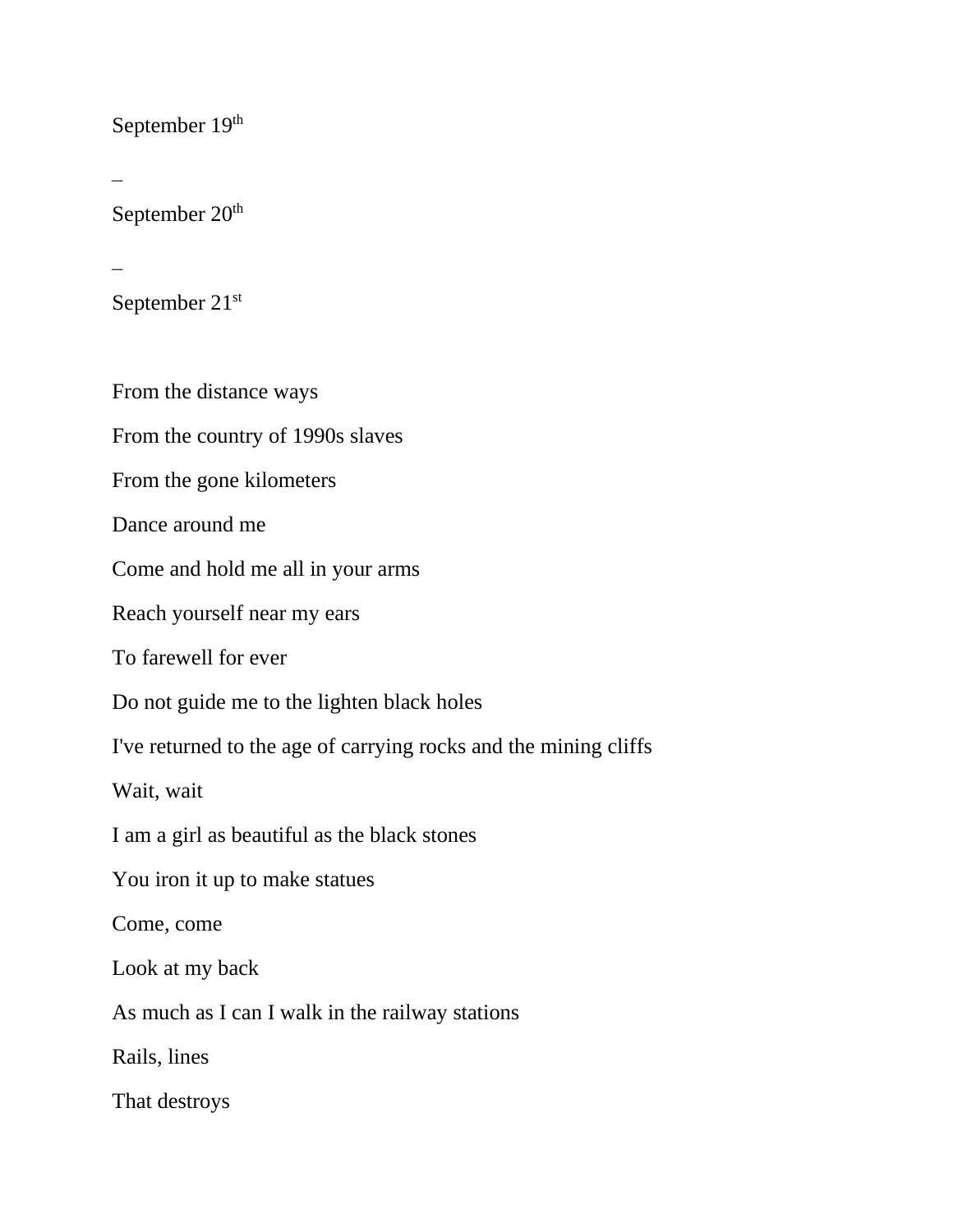I become sad

Until I am returned do not return to the winter and darkness

Laugh with you

Shining

I wild, like a noble woman

No, no

Return

Return

 $\overline{\phantom{a}}$ 

September 22nd

 $\overline{\phantom{a}}$ 

September 23rd

 $\overline{\phantom{a}}$ 

September 24<sup>th</sup>

I promised myself to write to you everyday It was not my accord to watch your everyday Since you arrived, I grow up I am not cutting my hair anymore Now it is under my ears Do you promise when you are back your attention is being to me

 $\overline{\phantom{a}}$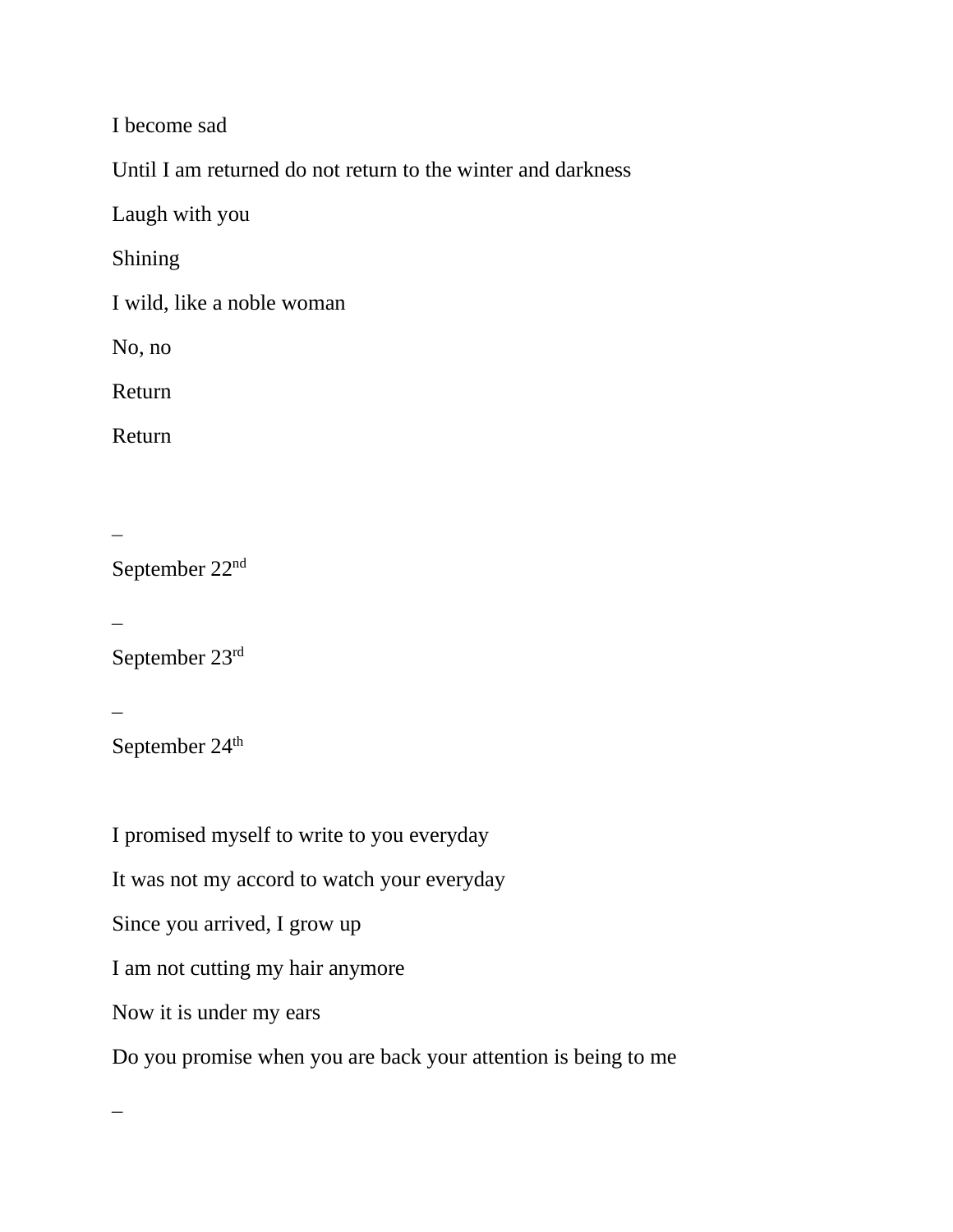September 25<sup>th</sup>

September 26<sup>th</sup>

The United Nations organization

September 27<sup>th</sup>

Still, I have not brought the flowers to home Vinnie, you have planned yesterday for the United Nations I scare from here When I sleep is like I have not slept My direction From the bed to the toilet From the bed to the small bathroom From the bed to the coffee All of my country is summarized with the people's leave Do you pay attention to me? I want you to listen from the distance From the concerns not of mine but my mother, I want to tell you Of the concern of the people of my country Of the Euro and Dollar No, I am not talking of inflation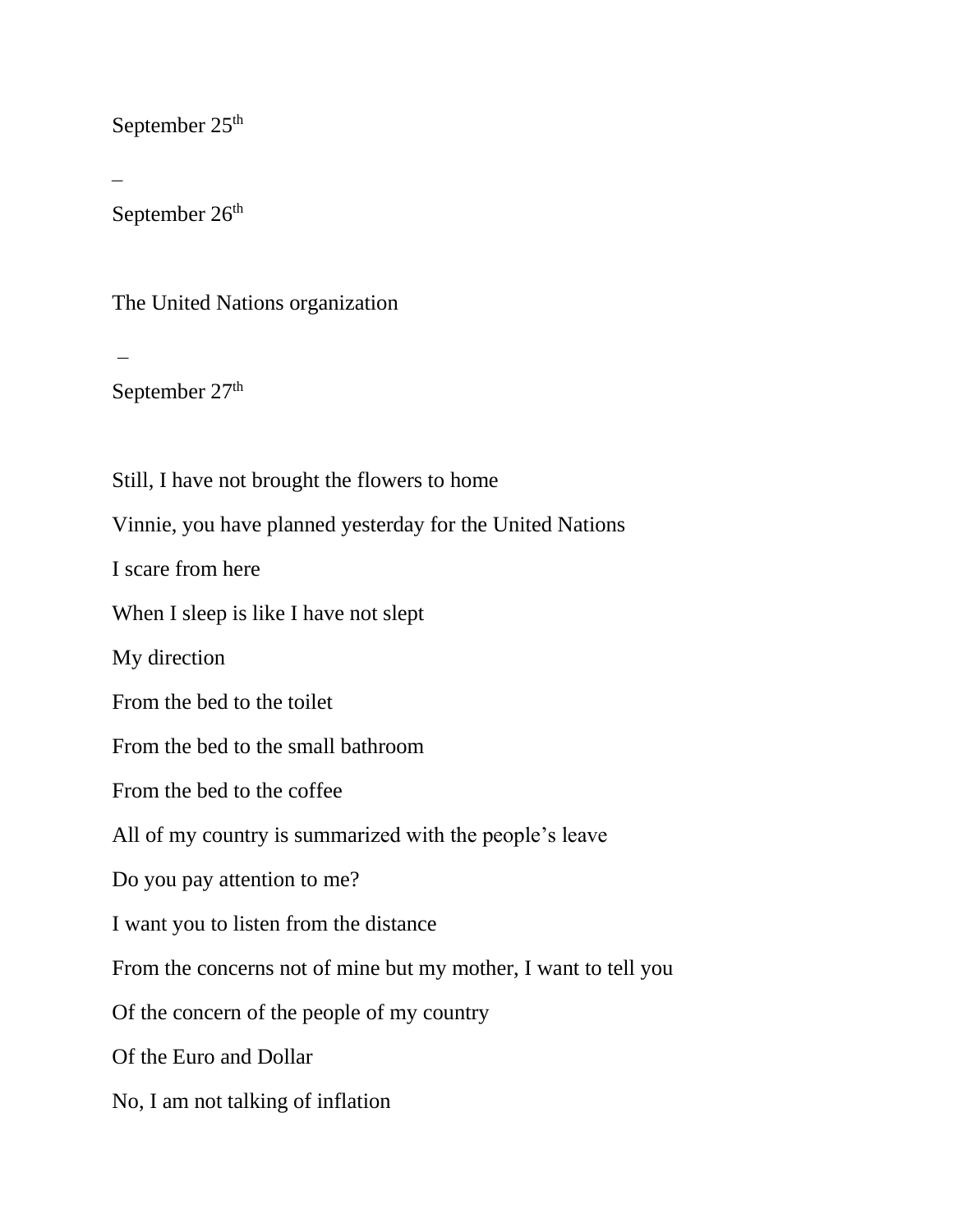I want

I want

The seeds to spread out that the lie dry

You should not scare of gun when the United Nations fears nationalities

The New Zealand prime minister who changed her child's diaper

He thought that her child

That soaked herself in the biggest war of the countries

My dear

How the dangling photo on you neck look like

Can I find your name on the list?

When I heard yesterday that at the beginning of November the president is thinking of our losing

I doubt of your return

Since you only can

Save me from the thought of my country

Maybe I will go on the beginning of January to Paris and write to you from there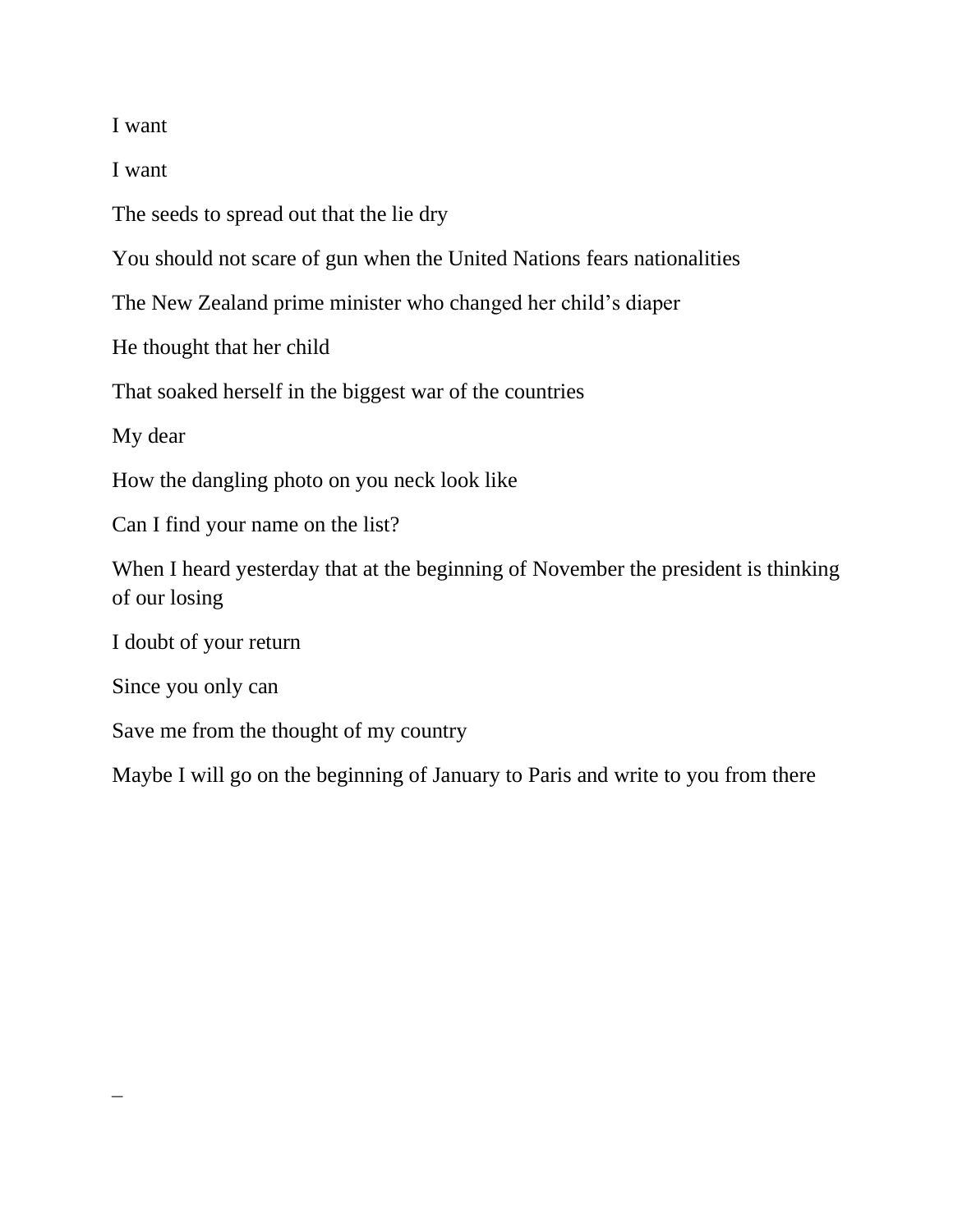#### September 28<sup>th</sup>

#### Vinnie

I am not scared of darkness anymore Today near the morning was cold, very cold We reaching to the beginning of the month of October I turned candles a light and thinking of my performance Today in the dance of the innocent performance I looked around to find you But you were not The mirror under my feed were showing all the galaxy I demanded them to let To write the world one by one to the mirror My darling Here, there are days that fear the words When I entered the hall full people, only eyes were My body and a hanging fetus on the air The minutes passed by The violence of the world in my body The minutes passed by and Children, country, peace, I wrote In front of the vague eyes of the audience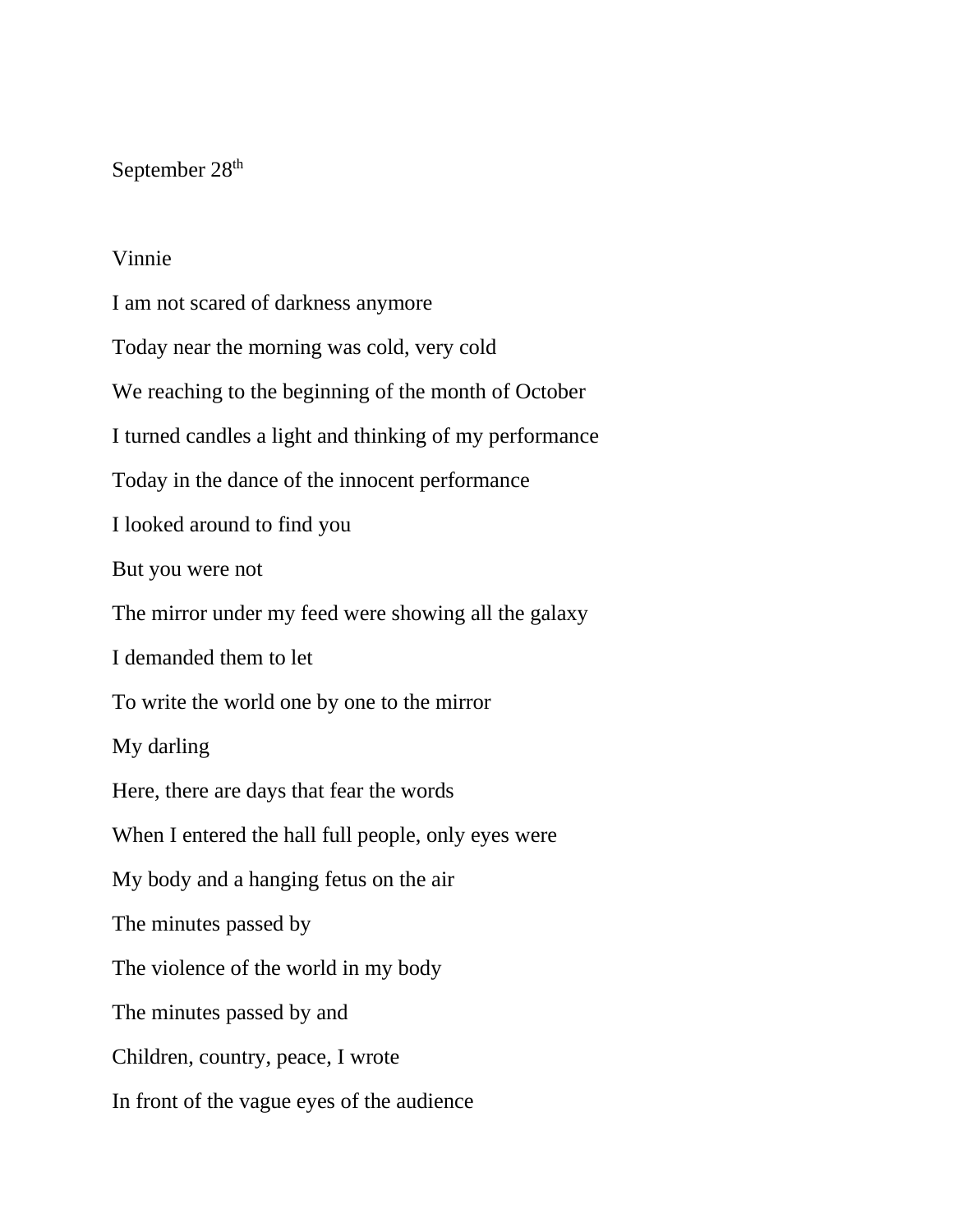My palms were of blood Wrote in blood Under the yellow light, there were fear and enjoy at the eyes of people They were themselves Seen the craziness of my body Believe me, I scared and No world is existed in my head except the obliviousness My heart wants, in a faraway place covered of snow to be live Innocent Vinnie There are days here fear of words but not blood!

 $\overline{\phantom{a}}$ 

September 29<sup>th</sup>

You are pouching a letter to me

I become full of happiness every moment

and

So, fast I feel the heaviness of the pain on my blanket

I want a hug

Without acknowledgment, without meaning my darling

Without you want me I translate this word to you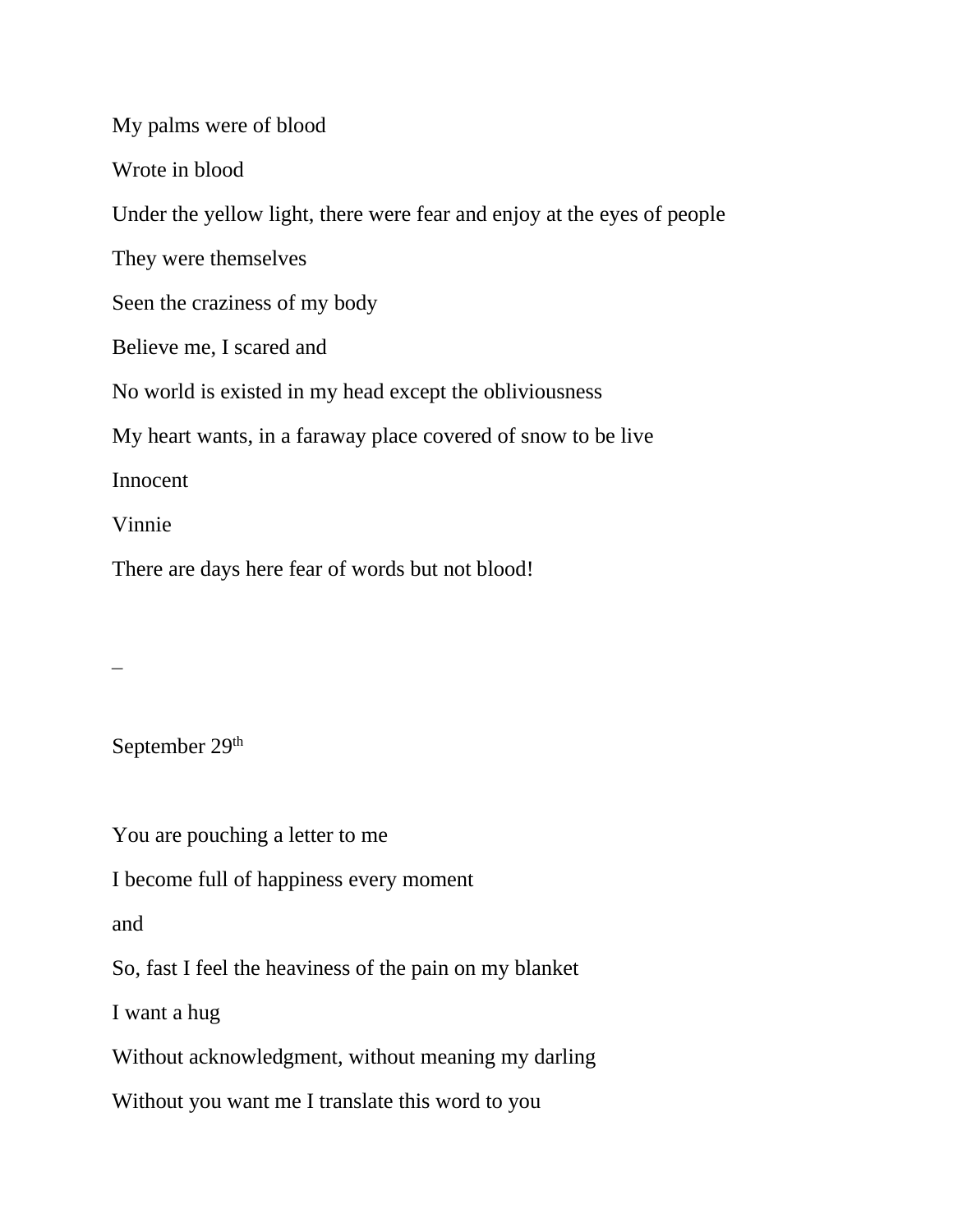I won't down

I become cold

Return

Return fast

September 30<sup>th</sup>

No news of you

So, my letters are not reaching you

I write to you

I write to you

Everyone is leaving

In my head

Even you

 $\overline{\phantom{a}}$ 

To the wall of my room

I look at the Paris from my tied arms

My eyes move getting together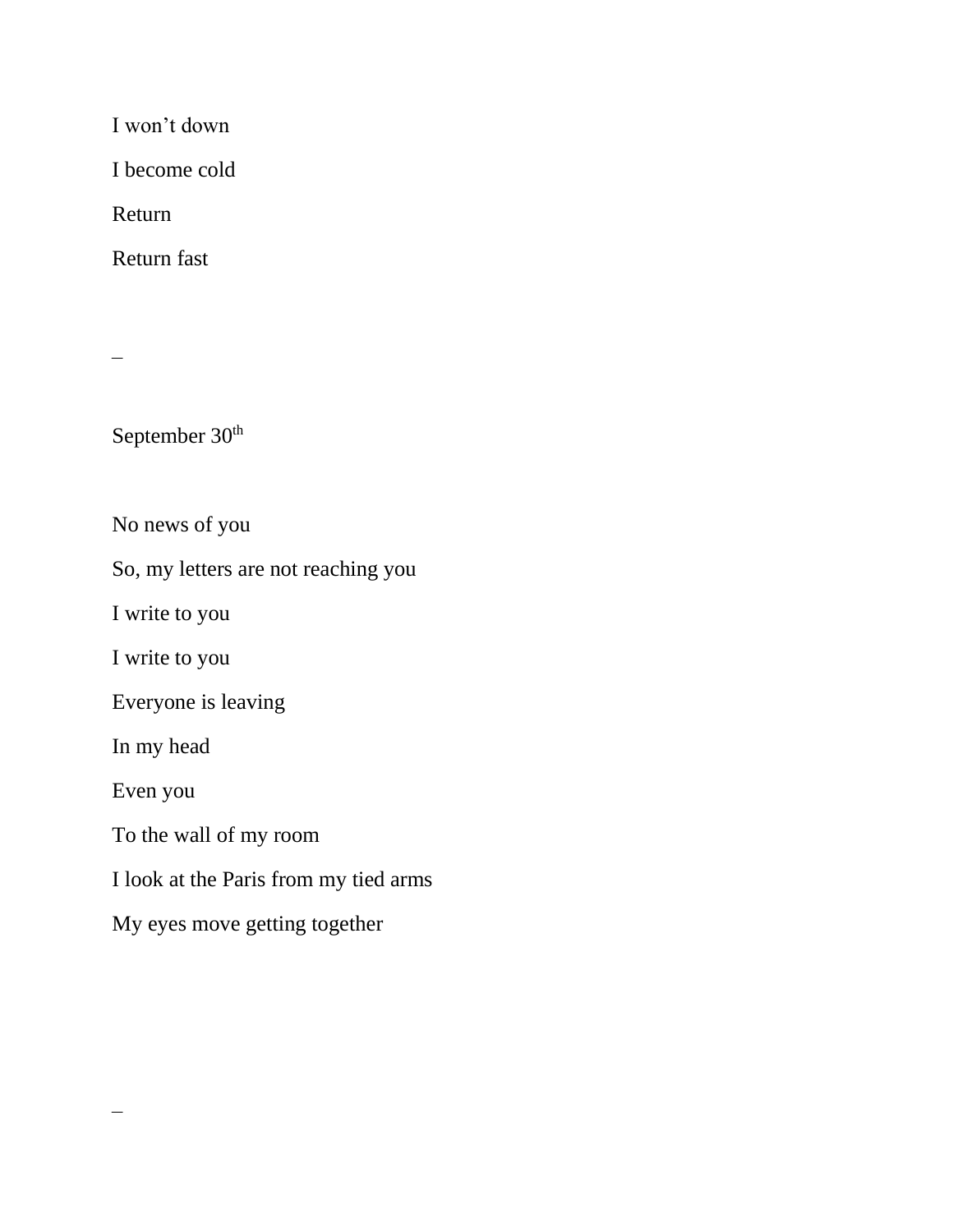September

The last day of September

 $\overline{a}$ 

First October

I wake up in the morning

The sun, sharp, from behind the windows fences shining on my face

I watch the news

Charles Aznavour passed away

Ah, today

My pains, all my pains are for Charles

The letter is for him

Forgive me but, I will search you on his songs today

Dear Charles

I am sad because of losing you in the first day of the month of October

My depressions are coming one after another towards me

and

Your voice like the light of the moon

Calming my rogue soul

I am wild like your feelings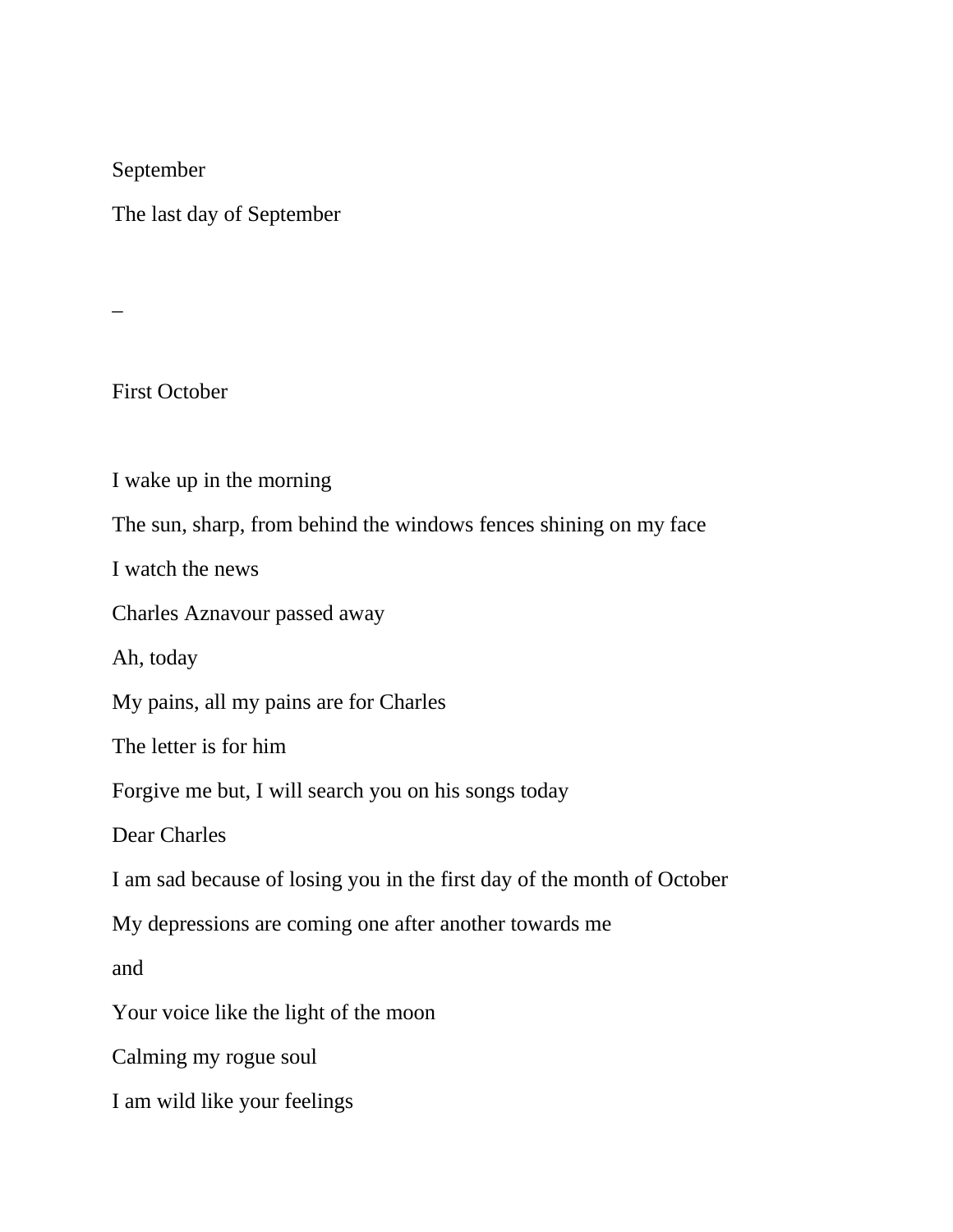I am tired like of gone ways you to the love Of the depressions of autumn seasons, I can pass successive With your romance and Eyes when surrendering you to the sing and song You, only you Love, my vogue spirit, you to remember

Second Octobe

Without you

 $\overline{\phantom{a}}$ 

Third October

I would become empty of all my loving

My heart missed the home

The autumn wet ruining

I hope you see the trees of our house during the raining

When the thunder beat and the power of the city is gone to the blackout

Dear Vinnie

I hope to that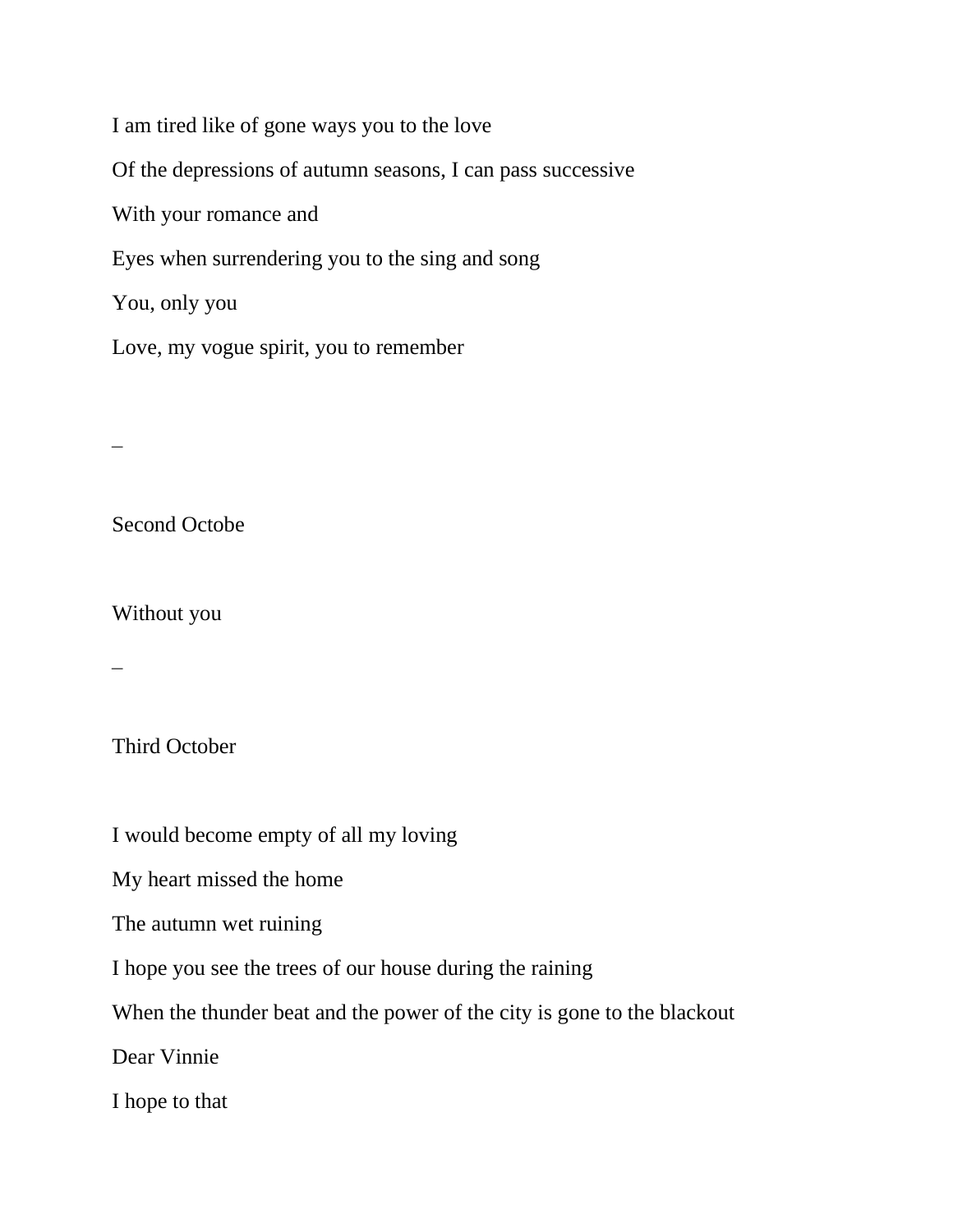My voice is being heart in your ears

Now I am thinking of going

My mother with an open hug

In this moment that I am writing to you, I hope I would be able to prevent tear of my eyes

I know your return is counting with the years of your leave

And there won't be any return

Reciting poetry is not difficult

But the poetry is the pure truth

The truths are written by my fingers

How sweet you

Met with your mother and

I set at back of the table in my dreams and pretend writing to you of your house's flowers

 $\overline{\phantom{a}}$ 

October 4<sup>th</sup>

I am lost, look of five year live

And am happy

Today one of my programs were reached to your hands

In the wagons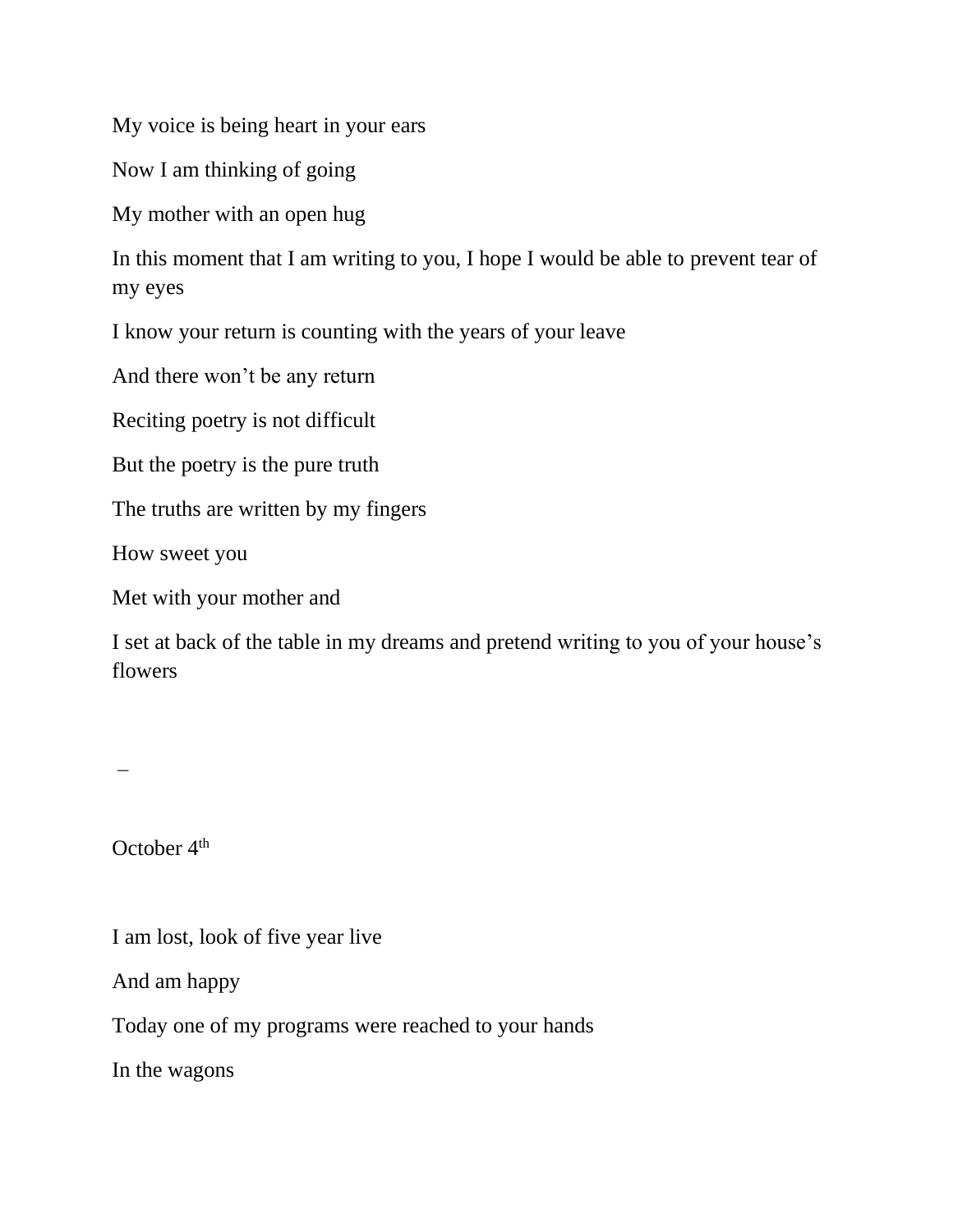People are sleeping in the arms of their dogs

With close eyes

Continue you dialogue with the windows of the training

The streets

The winds

The things that are belong to you will bring to you

To go to the far away paths

To the republican men, to democrats

Don't go

Don't go

Now that my country is struggling to a symbolic return, you would be stack with the suspension

I would be more fragile of the past

Dear Vinnie

Take warm cloths

This trip is the beginning of the cold season

I am far distanced of you

But the blond women's hair leaded to the head of their lover

Remember in the rail stations and the wagons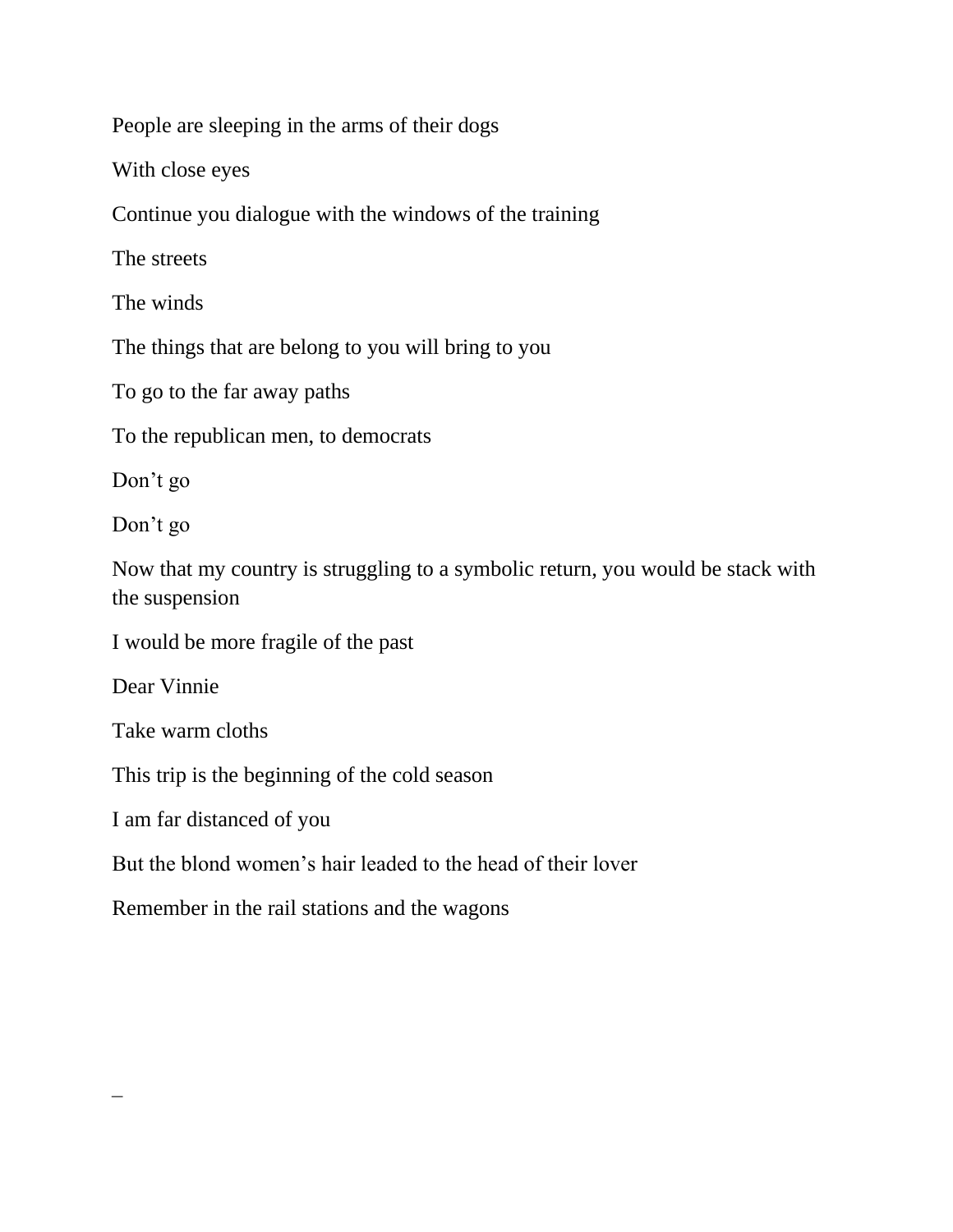#### October 5<sup>th</sup>

 $\overline{a}$ 

October 6<sup>th</sup>

My heart missed your shoes

Tomorrow, for sure I will miss your leather suitcase Christopher had sent me a letter to travel to Pennsylvania for education Vinnie do you know when path will be ended to the begin of creation I have no issues anymore with your white sleeve over your wrist

 $\overline{a}$ 

October 7<sup>th</sup>

 $\overline{\phantom{a}}$ 

October 8<sup>th</sup>

 $\overline{\phantom{a}}$ 

October 9<sup>th</sup>

 $\overline{\phantom{a}}$ 

October 10<sup>th</sup>

 $\overline{\phantom{a}}$ 

October 11<sup>th</sup>

 $\overline{\phantom{a}}$ 

October 12<sup>th</sup>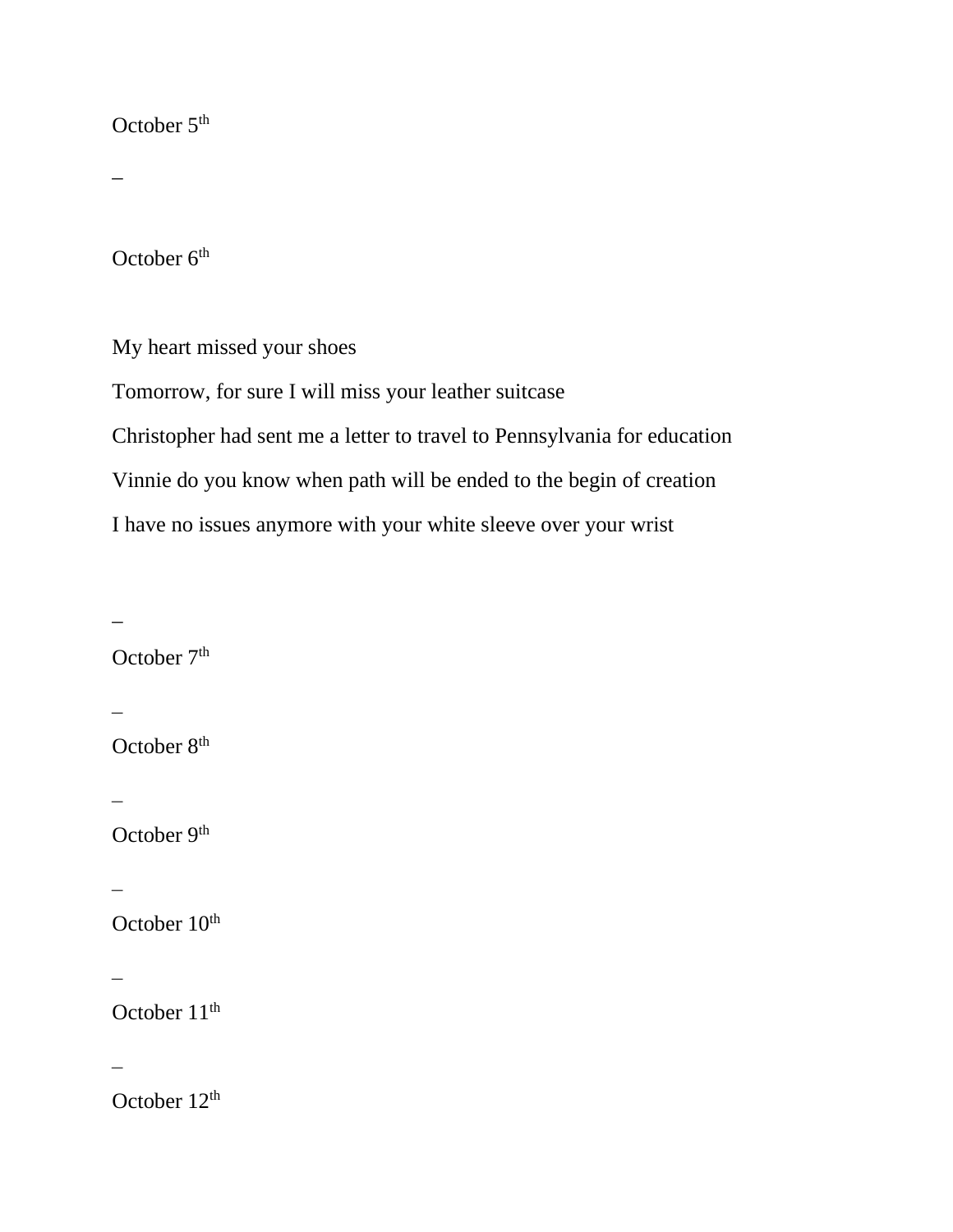October 13<sup>th</sup>

October 14<sup>th</sup>

October 15<sup>th</sup>

Dear

The autumn is dangerous for me

I am coming to you

But so, distanced from me, you reach your life

It's raining so fast and this weather

I told you it is deadly

Oh Vinnie

I am confused and exhausted

Under my cold feed, the flames are burning

look

 $\overline{a}$ 

Without you I am writing of myself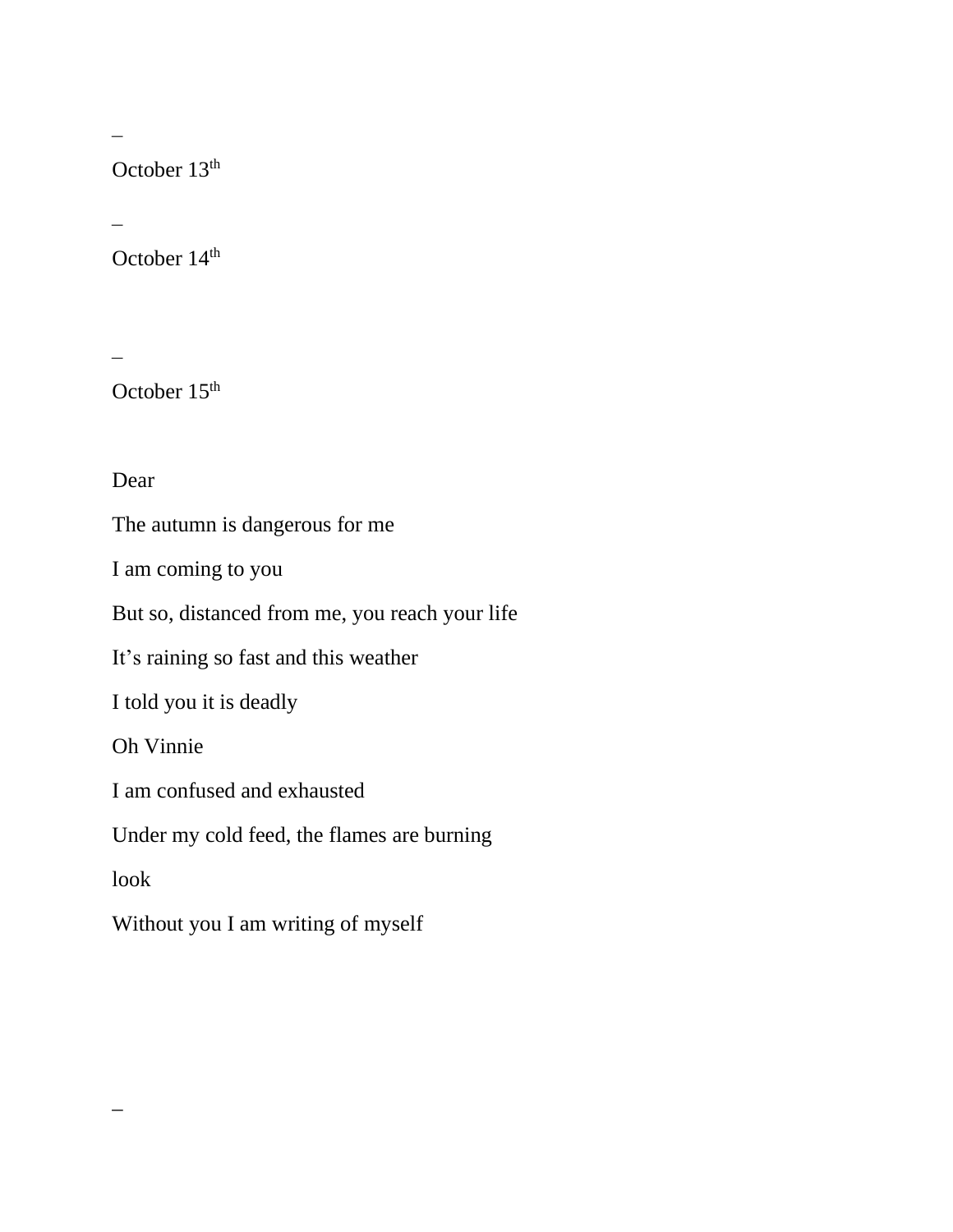When I count the day for your return

I am thinking of myself if your trip is delayed and you come sooner before the winter, I become happy

About you

Telling lies to the human beings and myself, it, itself is one of the most enjoyable works of my every evening

With your return my lies will be drag to the reluctance

And you know people here

For escaping from the minds, other bodies

Make a new world for us from us

When the gets darks

To leave of all my works I move

Dear, I have never, like this season I have gotten the obliviousness

I hand the door key around my hands to be remained at the back of the door

You, in you believe to the Christianity, pointlessly move away

Like I

 $\overline{a}$ 

Suffer from inefficiency in my return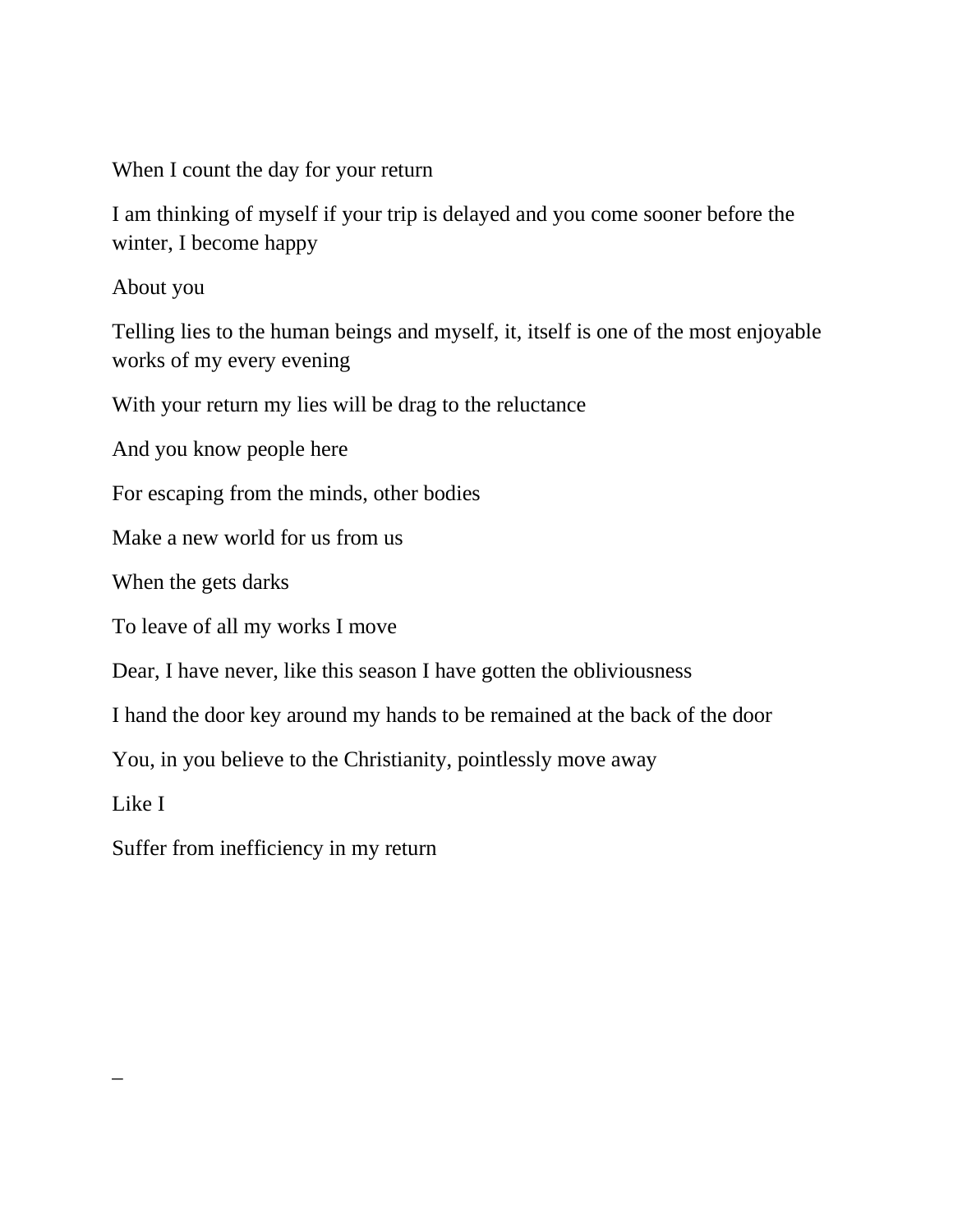The President of the alien government is saying right

Even easy

Thrown of his love the world

But hard for the alien countries he defined borders

Like me

Even if easy

I have defined border for the all men in my life

But hard thrown from love, to the world

Vinnie

The President is equal with me?

 $\overline{a}$ October 16<sup>th</sup>  $\overline{a}$ October 17<sup>th</sup>  $\overline{\phantom{a}}$ October 18<sup>th</sup>  $\overline{\phantom{a}}$ 

October 19th

 $\overline{\phantom{a}}$ 

October 20<sup>th</sup>

 $\overline{\phantom{0}}$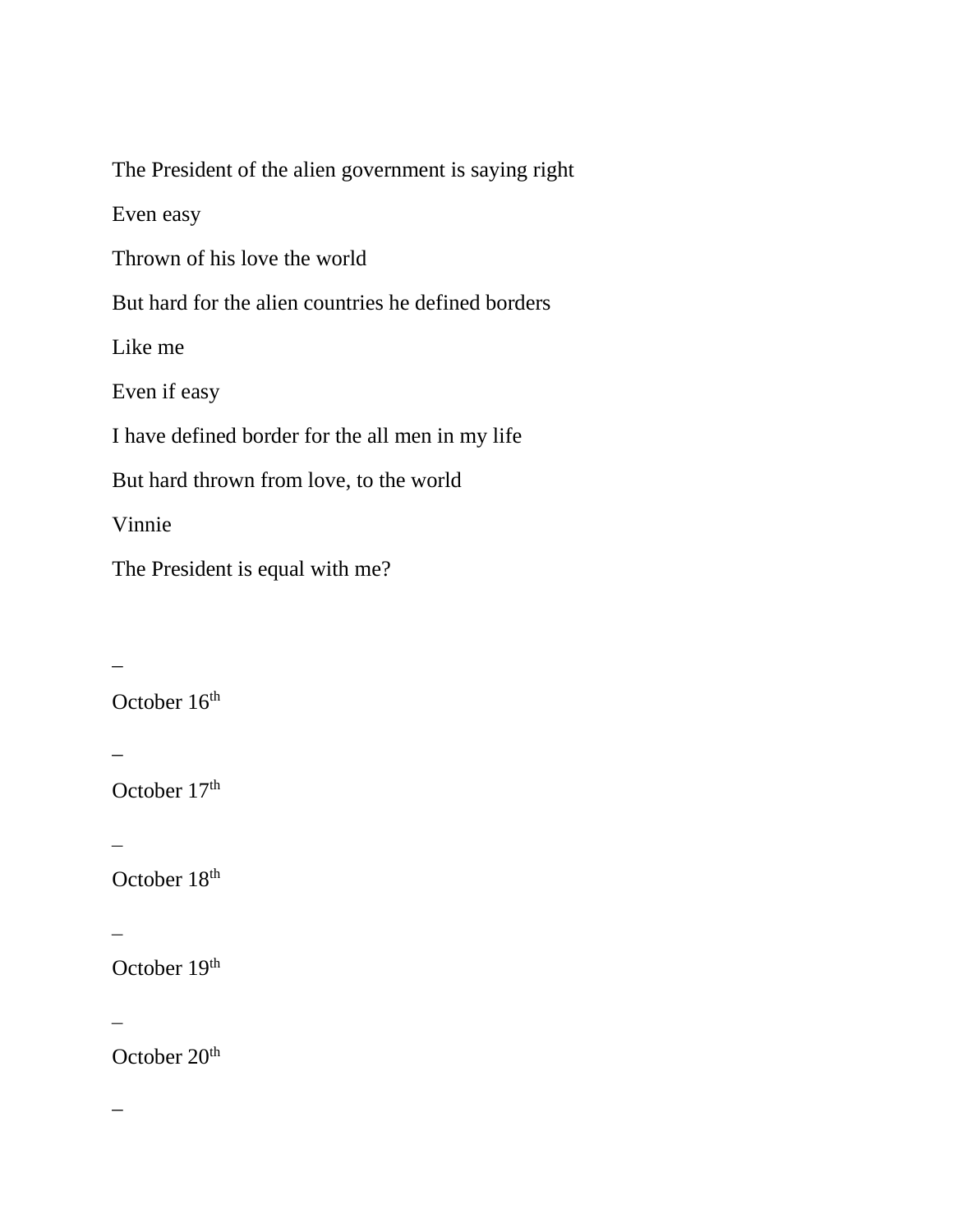### October 21st

October 22nd

October 23rd

Yesterday, the 22th of October, I run all the graveyard of the British embassy

I thought all day

It is not deadly

Never is

To think of you that why I can be in love with you

Or when I wake up tomorrow, and my eyes are still closed

I see you

That styling you hear

 $\overline{\phantom{a}}$ 

Still, I have not received a letter from Pennsylvania I have wait until 15th of November Until that day, every day I imagine that when I am not here You, searching yourself roaming in the streets and Gaze to the rocks and lattice cuts on the wooden doors!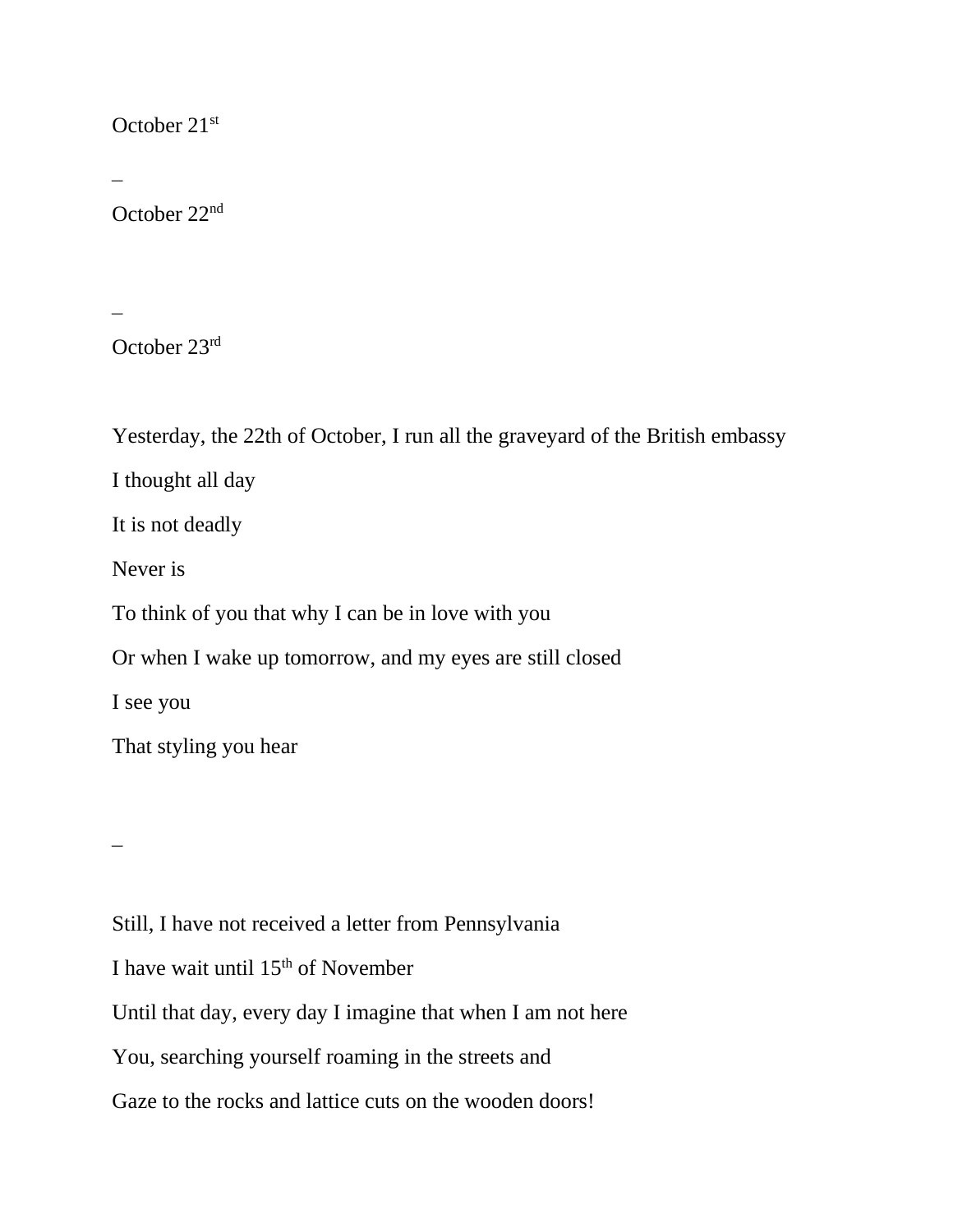$\overline{a}$ 

October 24<sup>th</sup>

 $\overline{a}$ 

October 25<sup>th</sup>

Last night I tried

To sleep with me, who I had no feeling with

Vinnie, the fear of losing you

My letters

Causing that I would not trust to arm of no man

Men cannot have any attraction to me

 $\overline{\phantom{a}}$ 

October 26<sup>th</sup>

I am not of ashamed of vain thoughts in my head

Please come closer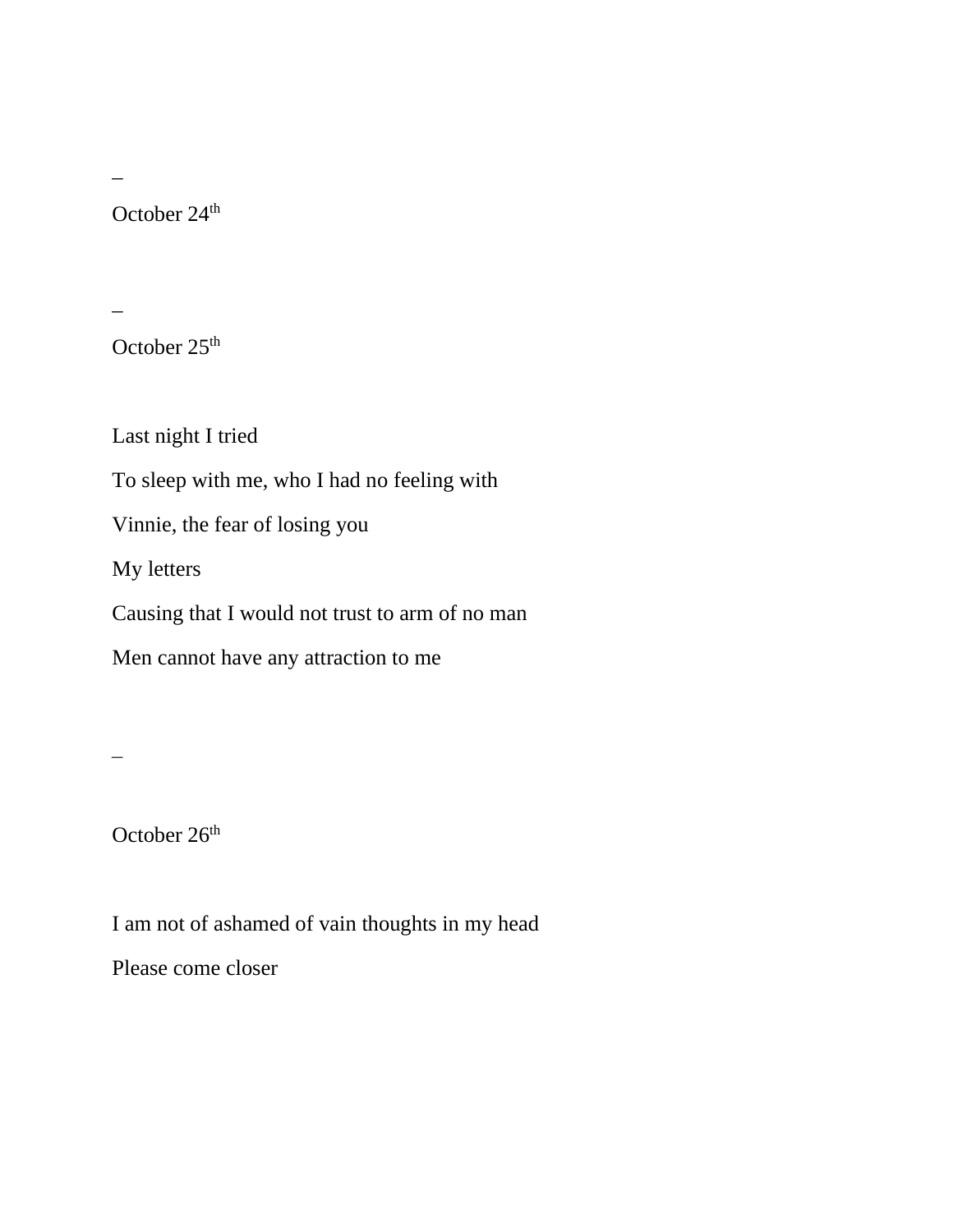October 27<sup>th</sup>

 $\overline{a}$ 

 $\overline{a}$ 

Dear Vinnie My letters are completed You have returned sooner that ten weeks And I am gone sooner like From Autumn to the winter We thrown from the civil war to the foreign war To the unknown future To be able to make So, I want from you My letters Under the blurry light of the small luminaire next to the sofa While you laid down in you home To read aloud

To not remember the voice of any human being sadder than me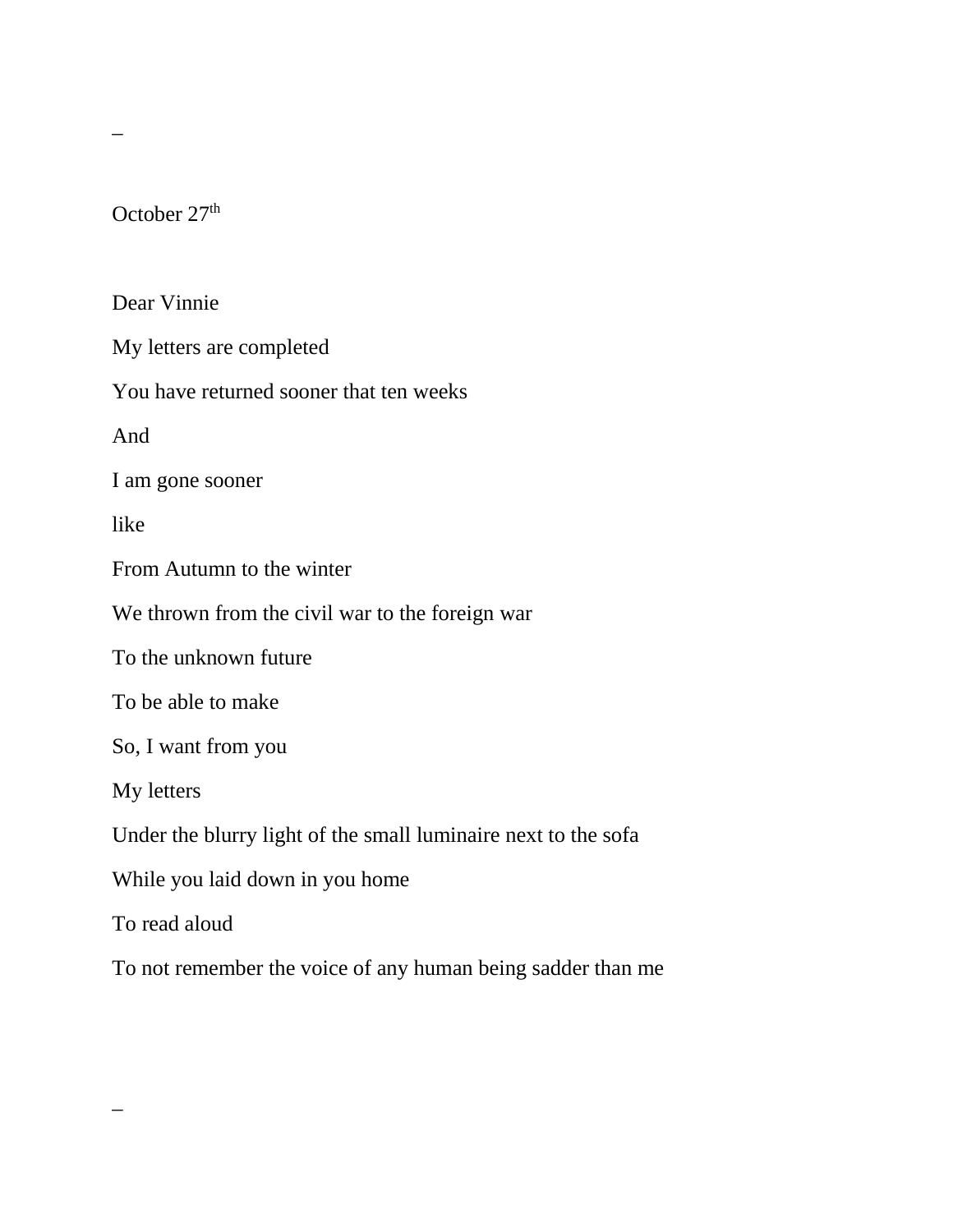#### October 28<sup>th</sup>

 $\overline{a}$ 

October 29th

Today I move fast toward the train My house air is much colder than before I should connect the heater's pipe as soon as possible In cabin, there is no space for setting I look at the women, men who are in millimeter distance of me A twenty- two years girl cries Men set in line in front of her I am telling her, do not cry The girl beside her says, she will be ok A child setting on the chair on the arm of his mother cries A knitted red hat down his eyebrows I try to, behind the men not leave my eyes of the child Mother from her right-side handbag Take a small pistol and give to child The child's cry stopped, and he became quite I look at the 22 years old girl, still drops of tears move down to her nose I told myself, for sure she is fine Maybe if there is gun should be much better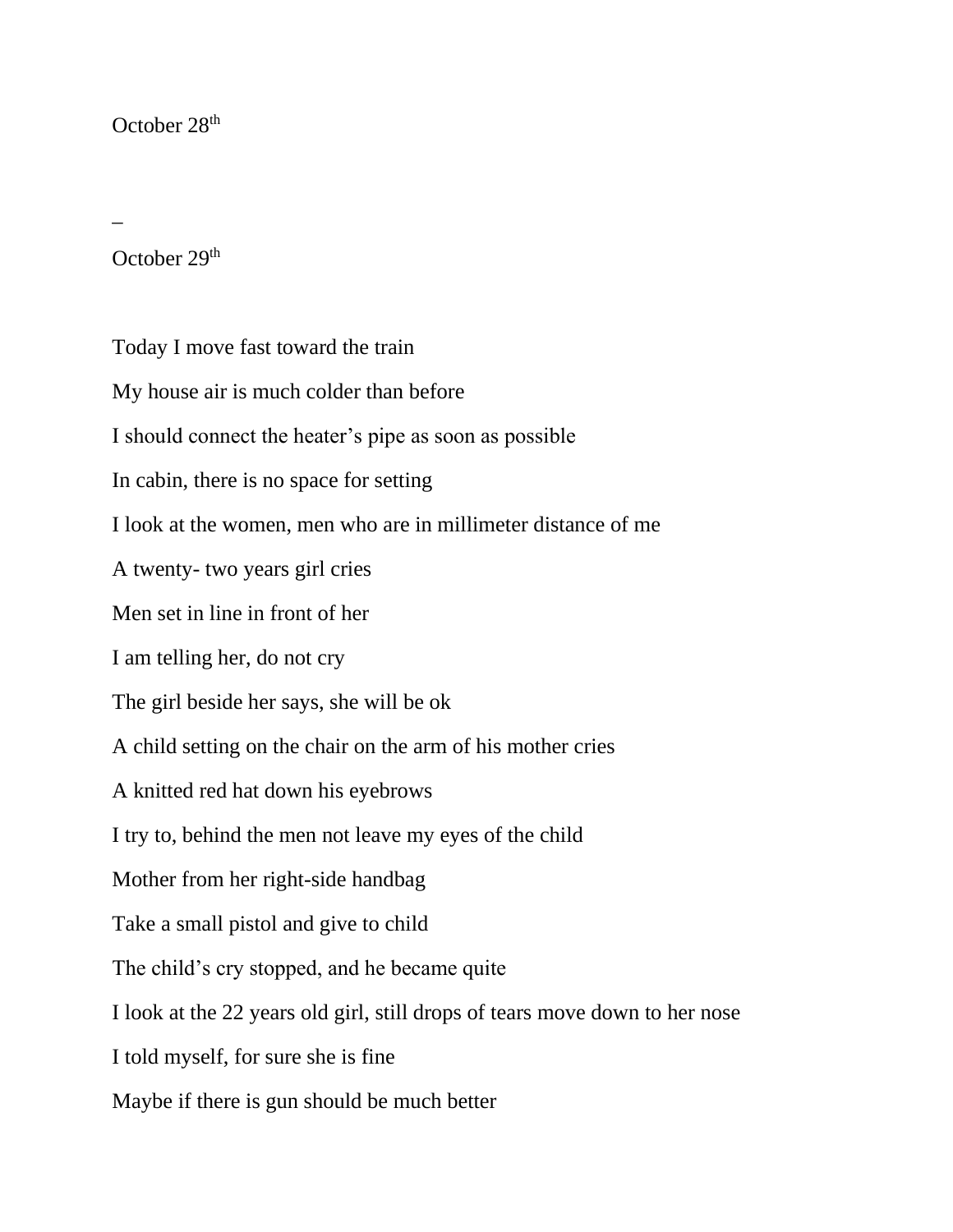$\overline{a}$ 

October 30<sup>th</sup>

October 31st

 $\overline{\phantom{0}}$ 

First November

 $\overline{\phantom{0}}$ 

Second November

I have to start from the area where no incident would be vague to you

My letters that had been reached you, are not reach you

But still it is not late to read

Only the distances hurting

Me

 $\overline{a}$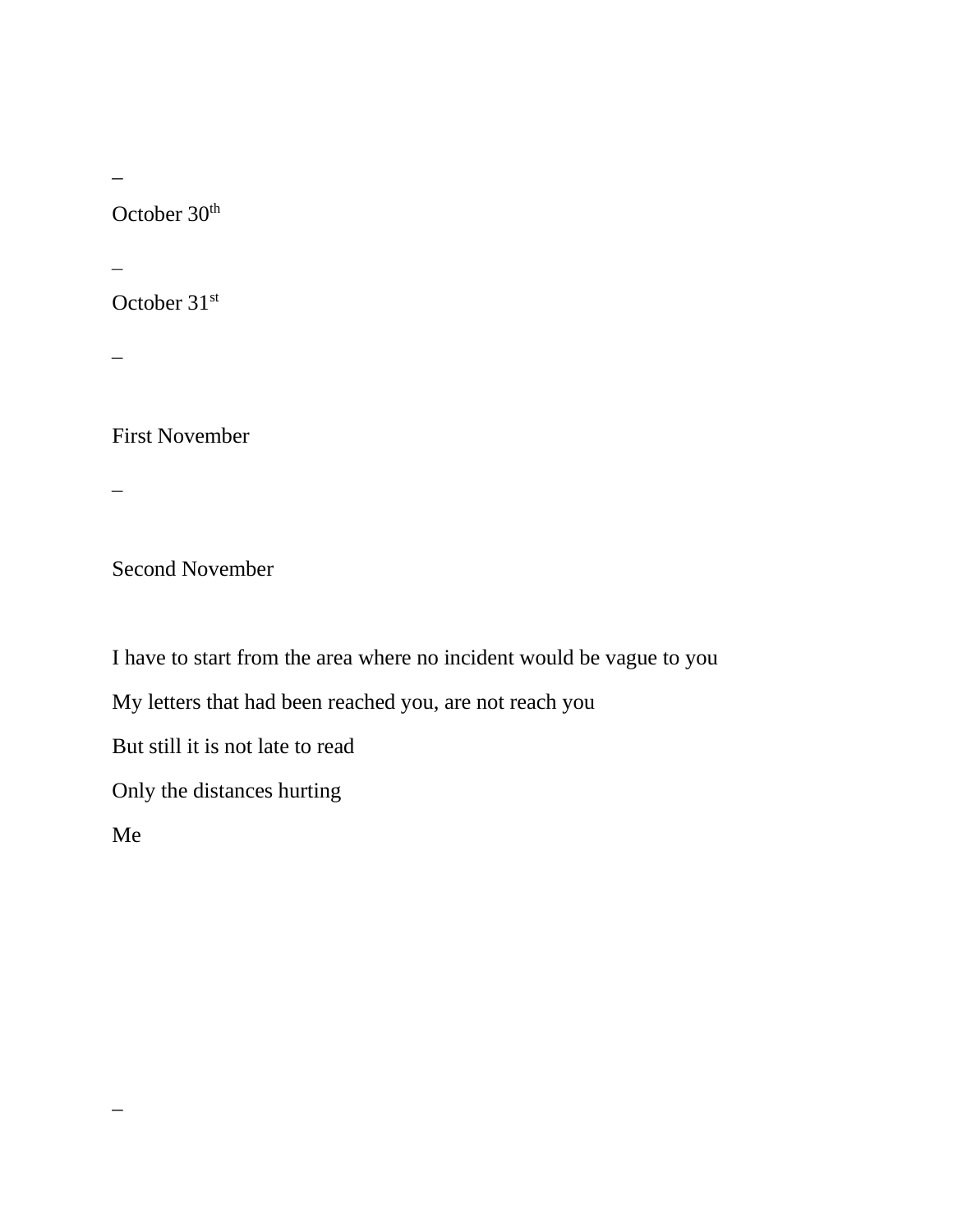I do not care of forgetting myself and all I love in my country

but I am jealous of forgetting you in a place where more than me is belong to you

Do you think of putting your hand in the hand of someone else!?

Or even

When you are looking to my letters

Do you remember my hands?

Her hands

Your hands

Do you mind!?

 $\overline{a}$ 

My dear

I am upset today

My mother is coming to meet me

But I am very quiet and an alone

I do not know if she is satisfied with my transient life

Does she learned to pretend

She always with a small handbag in the morning move to my city

Always depressed

She feels hearty for her little girl that how it happened

That transformed into a crazy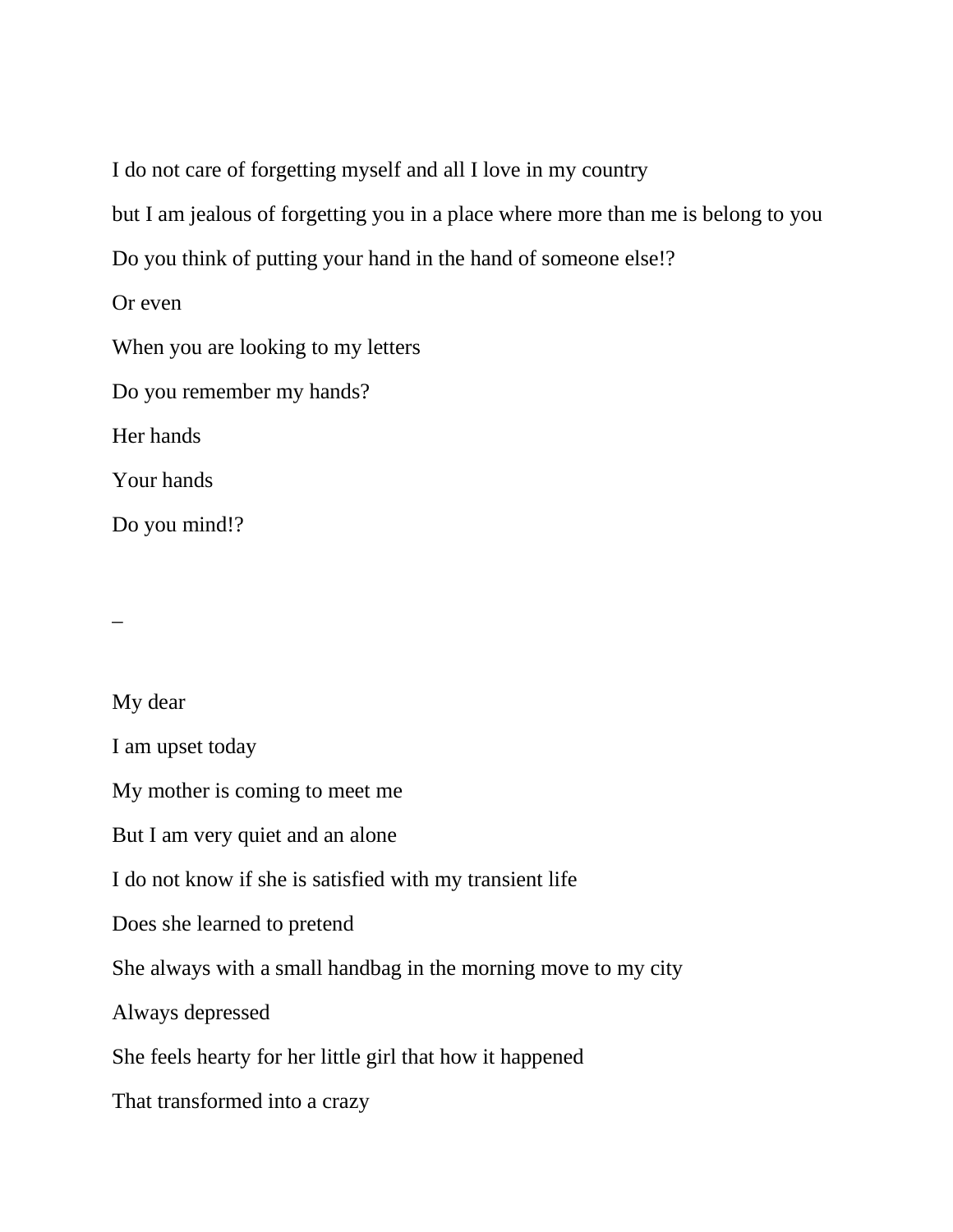Noting prevent me from going to river and the art

A strong feeling with freedom

Everyday

Every night

Every second

I am telling myself maybe the world will finish, or my artificial world will be finished

I will die right that moment

Vinnie

The life's flow has a lot of power

 $\overline{a}$ 

This shoes near the door of my room This bed with a garbled sheet The photos under the glass of working desk My analogue camera All these painted bodies on the wall Has a meaning of love Beautiful and more attractive of any wanting during the night I hope I could send you all the picture along my letters That when I see you any place in the world To remember me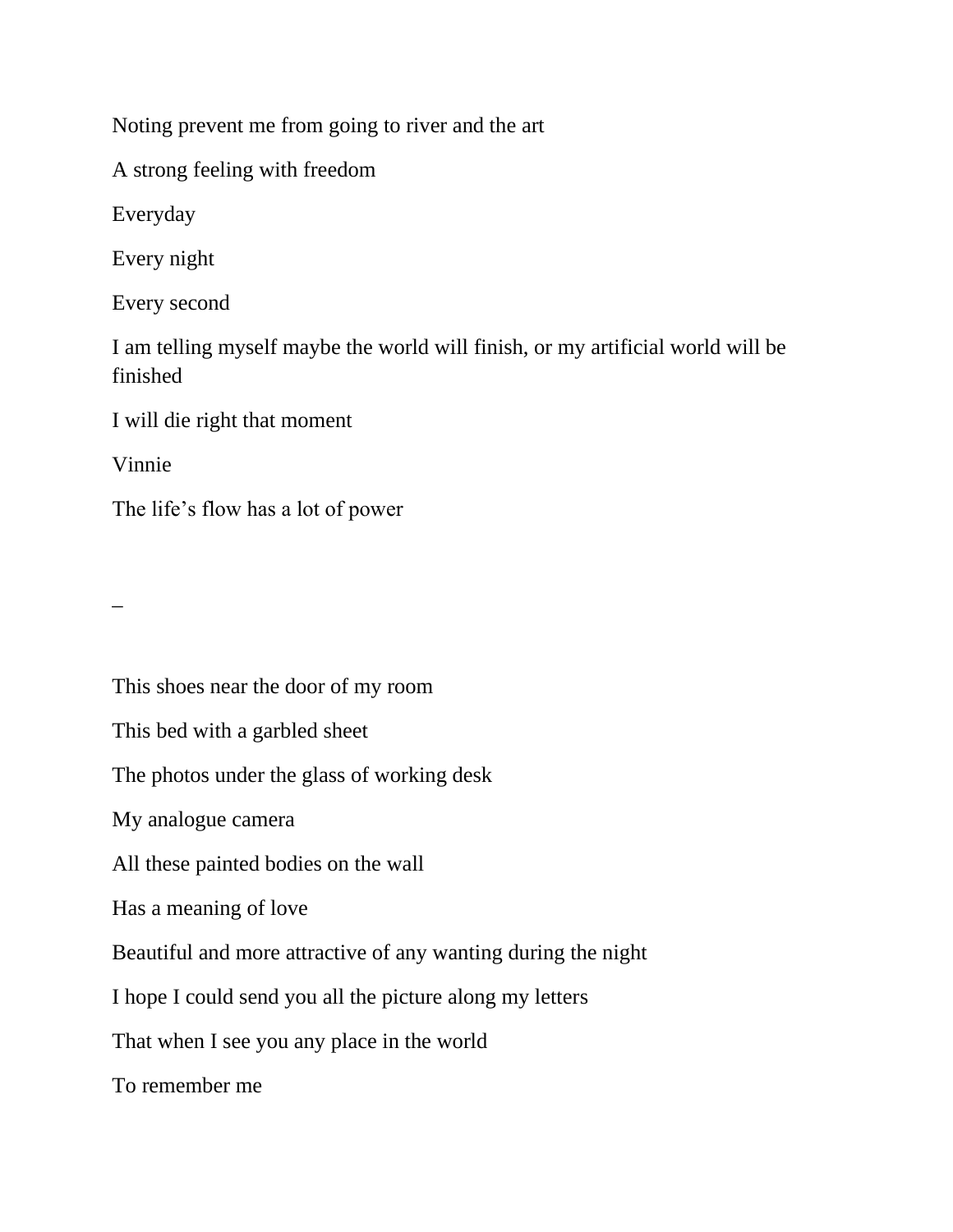My darling In your photos also Come up of the stairs with a leather coat And I hope I bought my camera sooner

\_

November 5<sup>th</sup>

Christopher sent a new letter

From the university programs and talked to me of the student's trips

With a legal letter

Now I should be able to collect all my dreams and wishes

Leave her with myself

Our surrounding is crowd

I look at the power of your eyes

That much you are shining that I forget myself

Vinnie

I have never watched someone like you

Always with an open smile

Looks

Talks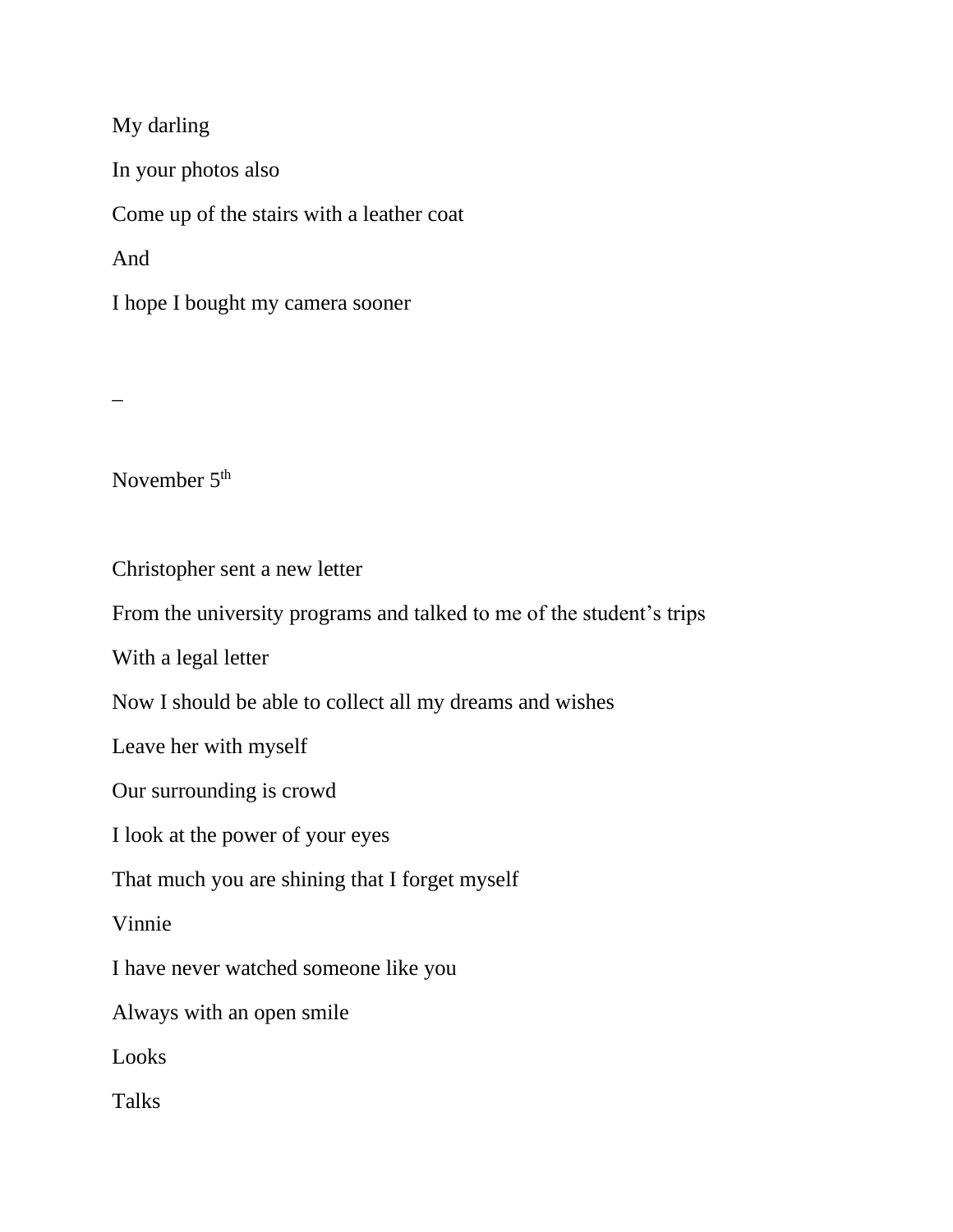And say goodbye With your liner waist setting and watching And I am for the first time see you with glasses The glass The glass can't prevent anything I wish the truth was far from the life reality I wish at least you Do not say the reality I wish at least you Be away from me

 $\overline{a}$ 

 $\overline{\phantom{a}}$ 

The light of freedom selflessness me

And then think

Along the freedom, you and you hand also be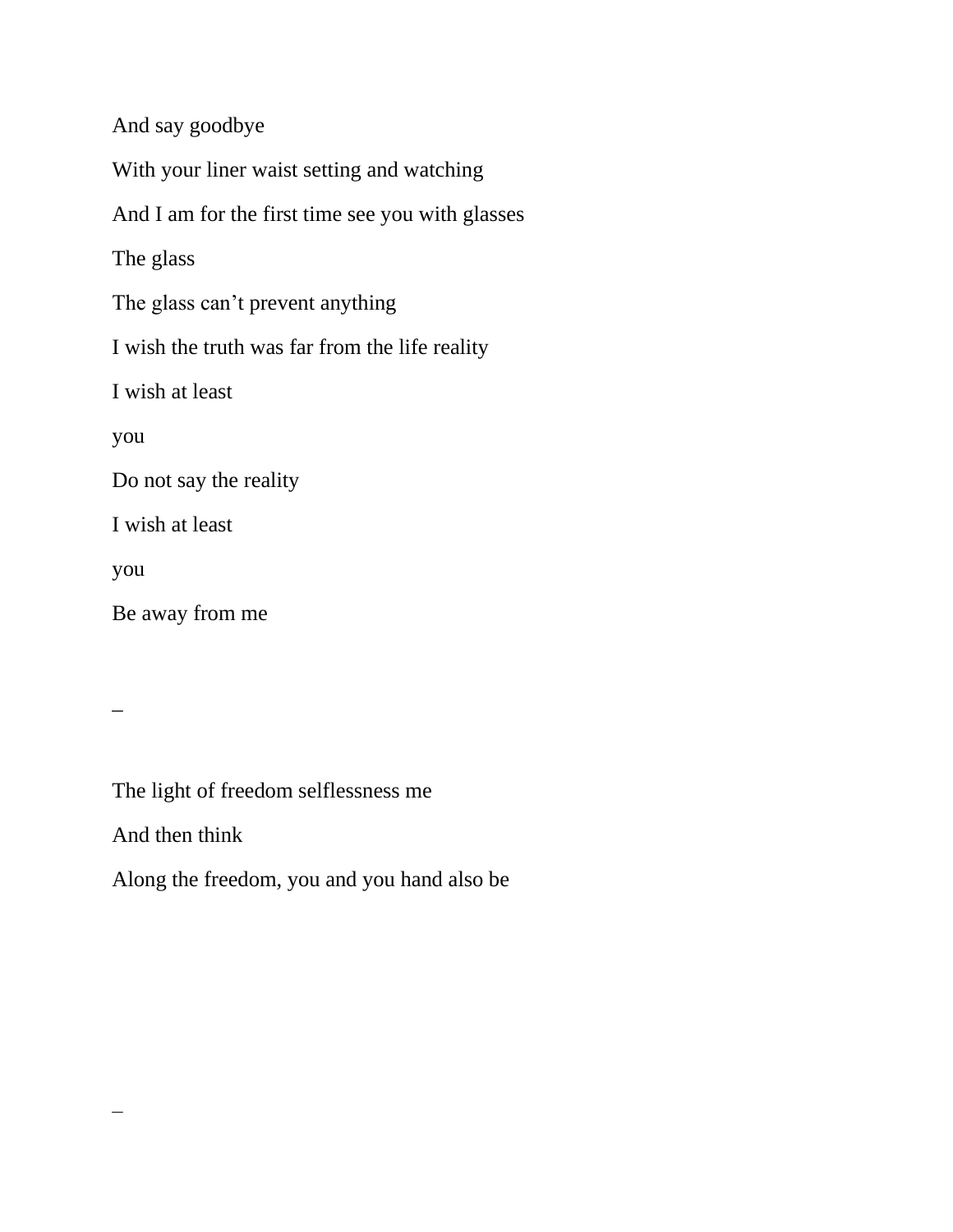In which part of the crowd are you located I turn my head and find you You are not I leave my mind Between the people, in the crowd sat and screwed in you scarf With your open smile I look at you and Move away fast

\_

Third November

November 4<sup>th</sup>

 $\overline{\phantom{a}}$ 

 $\overline{\phantom{a}}$ 

November 5<sup>th</sup>

 $\overline{\phantom{a}}$ 

November 6<sup>th</sup>

 $\overline{\phantom{0}}$ 

November 7<sup>th</sup>

 $\overline{\phantom{0}}$